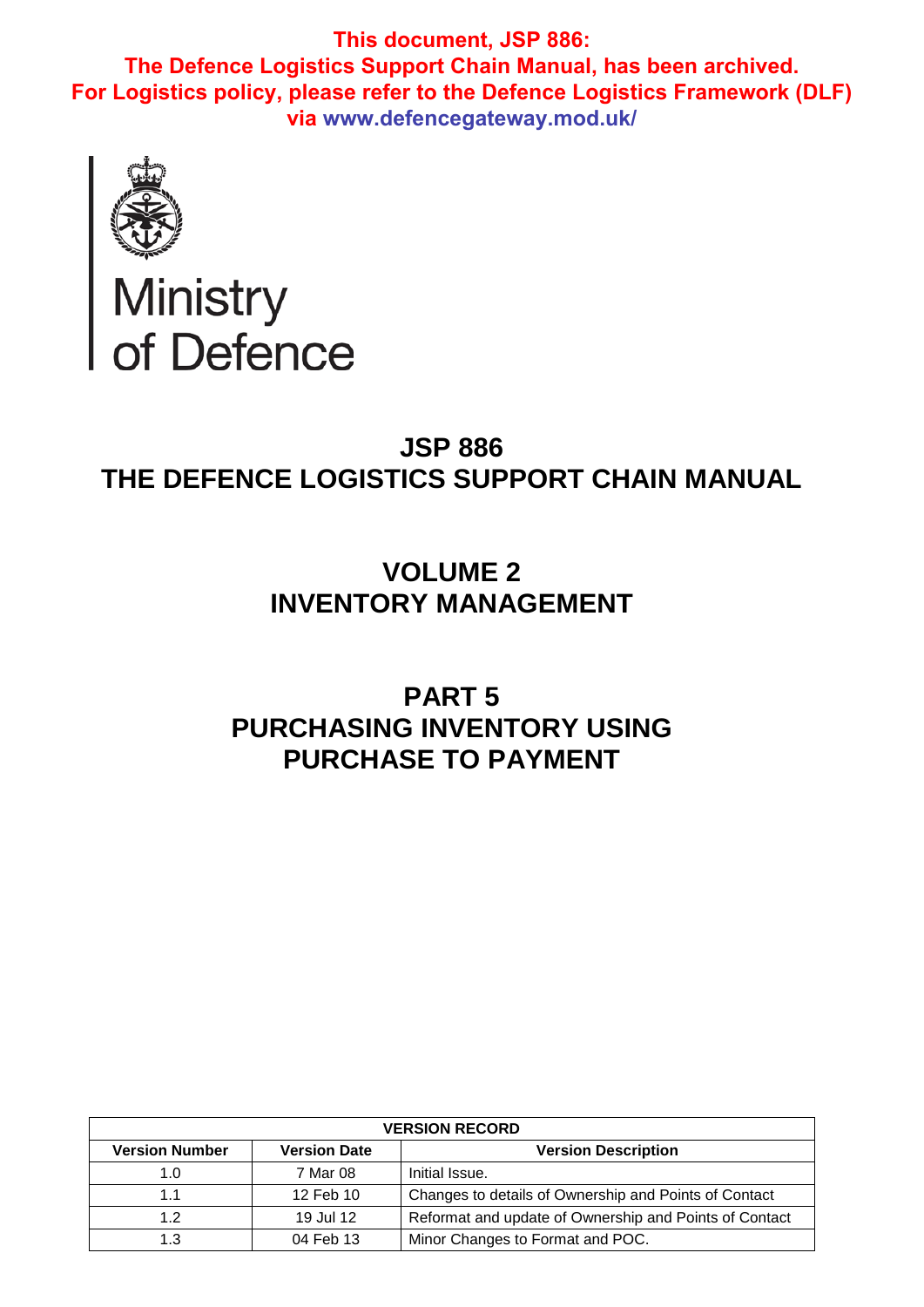#### **Contents**

| CHAPTER 1: INTRODUCTION TO PURCHASING INVENTORY USING PURCHASE TO PAYMENT  3                        |  |
|-----------------------------------------------------------------------------------------------------|--|
|                                                                                                     |  |
|                                                                                                     |  |
|                                                                                                     |  |
|                                                                                                     |  |
|                                                                                                     |  |
|                                                                                                     |  |
|                                                                                                     |  |
|                                                                                                     |  |
|                                                                                                     |  |
|                                                                                                     |  |
|                                                                                                     |  |
|                                                                                                     |  |
|                                                                                                     |  |
|                                                                                                     |  |
|                                                                                                     |  |
|                                                                                                     |  |
|                                                                                                     |  |
|                                                                                                     |  |
|                                                                                                     |  |
|                                                                                                     |  |
|                                                                                                     |  |
|                                                                                                     |  |
|                                                                                                     |  |
|                                                                                                     |  |
| Annex A: Process Maps for Inventory Purchases Using the Purchase to Payment System (P2P)  14        |  |
|                                                                                                     |  |
|                                                                                                     |  |
| Annex C: Guidelines for Processing Receipts into MJDI for Orders Raised on P2P Using a MOD Shipping |  |
|                                                                                                     |  |
|                                                                                                     |  |
|                                                                                                     |  |
|                                                                                                     |  |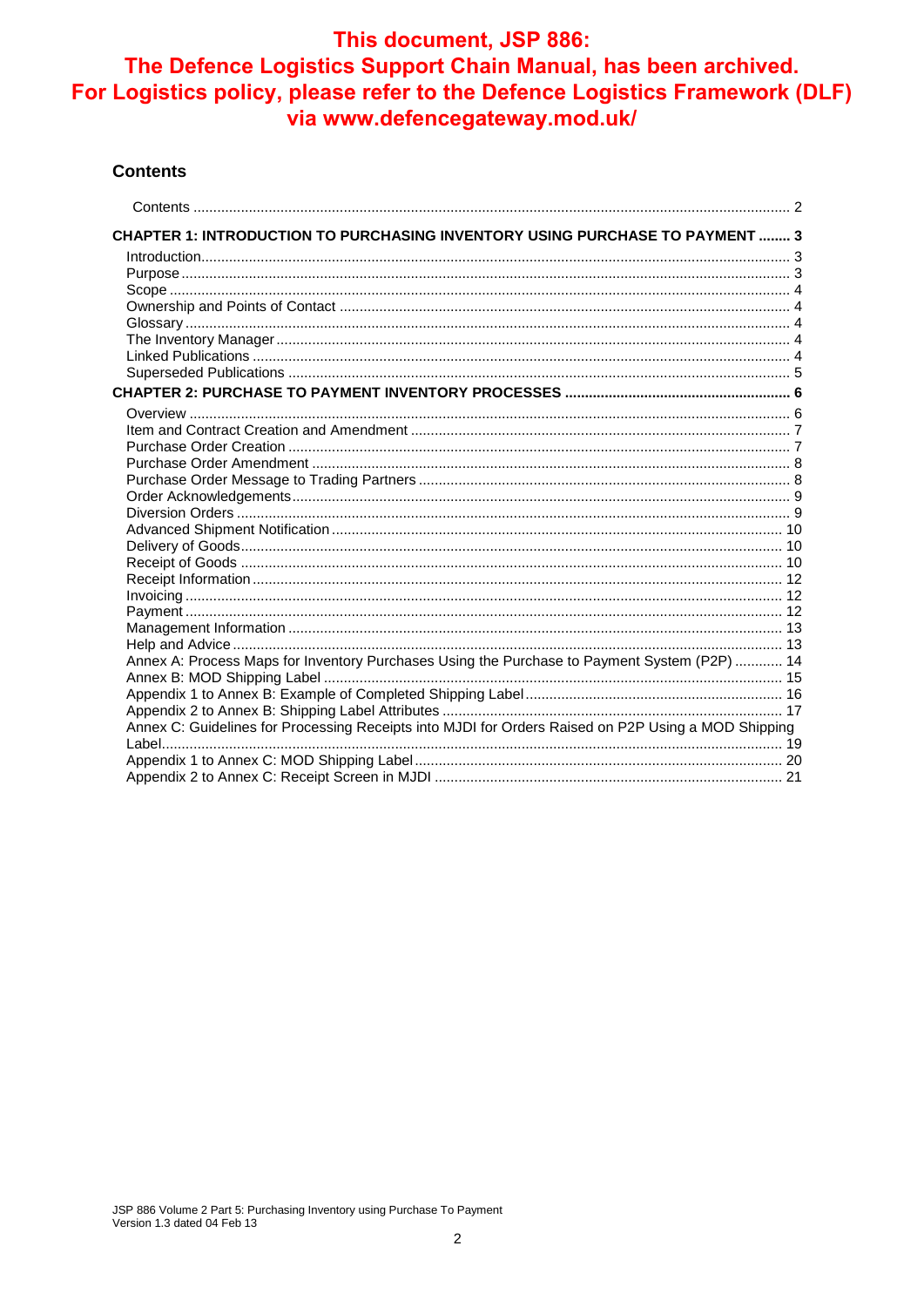## **CHAPTER 1: INTRODUCTION TO PURCHASING INVENTORY USING PURCHASE TO PAYMENT**

#### **INTRODUCTION**

1. The initial Policy, Regulations, Guidance and Procedures (PRGP) for electronic purchasing, receipting and payment has migrated from the former JSP 886 instruction on Interim Purchasing to Purchase to Payment (P2P). Work continues on the development of Inventory Purchasing processes and this instruction will be revised as these processes become more clear and coherent. When revised, this instruction will also include the PRGP for Receipting of Non-Inventory Items Purchased Via the P2P System formerly contained in JSP 886 Volume 10 Part 8.

#### **PURPOSE**

2. The Purchase to Payment (P2P) system provides users with the ability to manage purchases on line, including sending Purchase Orders and receiving responses from Trading Partners electronically using the Defence Electronic Commerce Service (DECS). Trading Partners submit their invoices electronically to P2P, thus doing away with the MOD Form 640 paper based payment processes. This considerably improves the time taken from delivering the goods or services ordered from the Trading Partner to authorising payment.

3. The main benefits that arise through using the P2P processes are:

a. A single record of contracts on one system thus providing a comprehensive source of management information about on line contracts, purchases and payments. Whilst P2P is a primary source of contract information, contract information will continue to be available on the Inventory Management Systems CRISP, SS3 and SCCS.

b. Electronic messaging between the MOD and Trading Partners with no resulting paperwork.

c. Automated ordering and approval to speed up workflow through P2P.

d. System controlled authorisation and approval of contracts, purchase orders, amendments and payments.

e. Simple process for recording receipts.

f. Electronic invoice and payment system with no use of MOD Form 640s and no further requirement for the manual checking of claims for payment by the Defence Bills Agency (DBA).

g. Prompt payments to Trading Partners.

h. Automatic feed of information about invoices and payments to update the accounts on DFMS.

i. Earlier visibility of material in the supply chain through production of Advanced Shipping Notifications.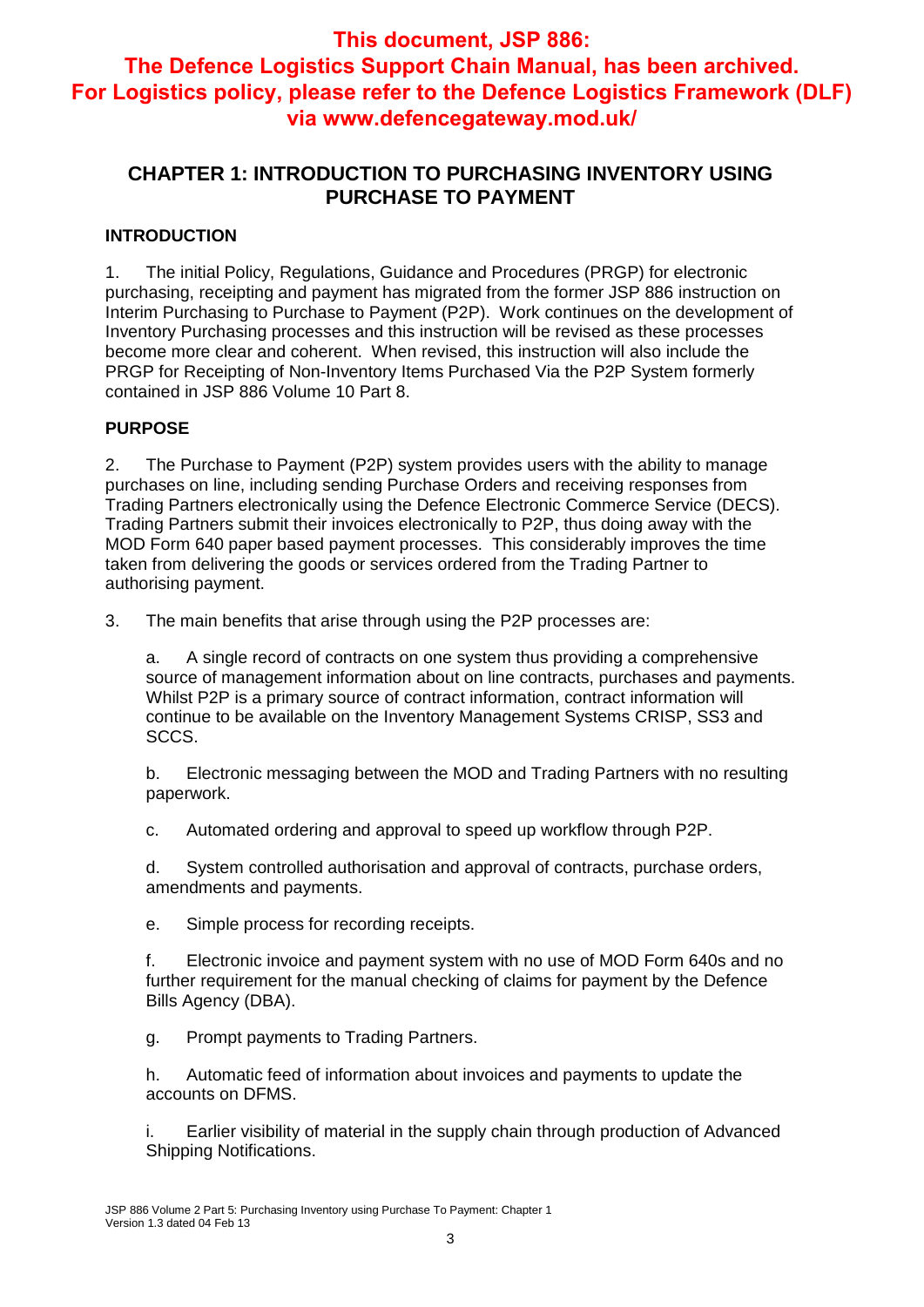4. Up until 2007, some electronic purchasing of requirements from the Inventory Management Systems has been carried out on a sister system to P2P called Interim Purchasing (IP). Only a limited inventory capability was provided on IP. This capability has been migrated onto P2P and will be developed as new requirements for inventory purchasing using P2P are identified and accepted. Meanwhile, purchases using paper orders and the MOD Form 640 processes will continue to be used for the foreseeable future although it is expected that volumes of paper based orders will diminish considerably.

5. This instruction focuses on the business processes for purchasing inventory requirements using P2P.

#### **SCOPE**

6. This instruction describes the PRGP for ordering, receipting and invoicing of inventory items. It also briefly covers discrepancy procedures where they differ from existing regulations.

#### **OWNERSHIP AND POINTS OF CONTACT**

7. The policy, processes and procedures described in JSP 886: Defence Logistics Support Chain Manual is owned by DE&S Commercial Projects Enablement Team (CPET), Defence e-Procurement Service (DePS). D Commercial is responsible for the management of DE&S commercial policy.

8. This instruction is sponsored by DE&S D Commercial who should be approached in case of technical enquiries about the content:

DE&S e-Procurement Service Tel: Mil: 9355 Ext 28266. Civ: 01225 828266 Email: DESDePS-BusSpt1@mod.uk

9. Enquiries concerning the accessibility and presentation of this instruction should be addressed to:

DES JSC SCM-SCPol Editorial Team Tel: Mil: 9679 Ext 80954, Civ: 030679 80954 Email: DESJSCSCM-SCPol-JSP886@mod.uk

#### **GLOSSARY**

10. A glossary of Support Chain terms is available in JSP 886 Volume 1 Part 1A.

#### **THE INVENTORY MANAGER**

11. Throughout this instruction, many activities are attributed to the role of Inventory Manager. This role is performed by posts in different organisations with titles such as Commodity Manager, Supply Manager, Range Manager, Provision Branch and Provisioner.

#### **LINKED PUBLICATIONS**

12. This instruction is in support of the following linked publications: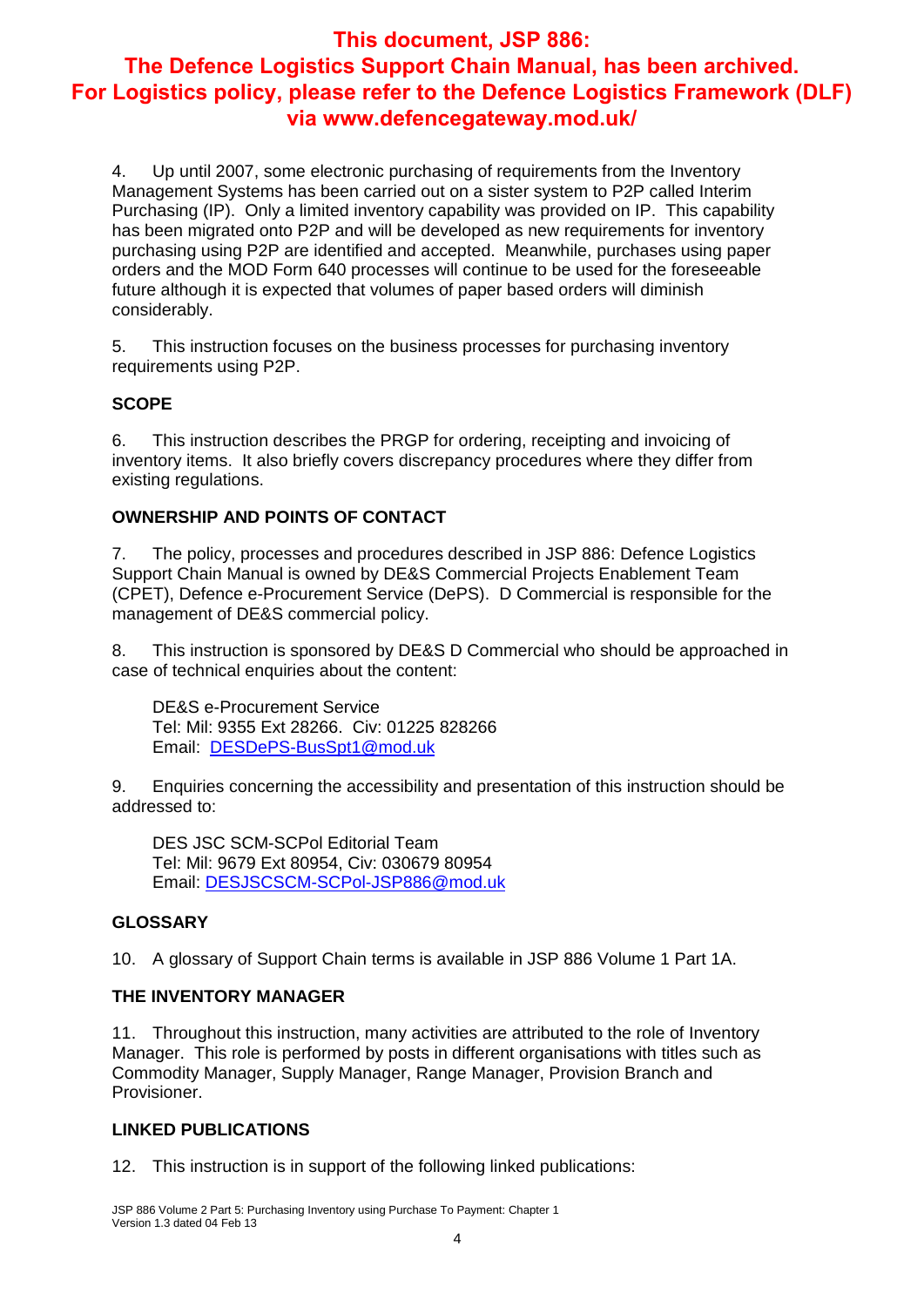| a. | JSP 886 Volume 1 Part 2:      | The JSC Blueprint.                                                     |
|----|-------------------------------|------------------------------------------------------------------------|
| b. | JSP886 Volume 3 Part 3:       | The Purple Gate.                                                       |
| C. | JSP886 Volume 3 Part 5:       | Packaging for the Handling, Storage and<br>Transportation of Material. |
| d. | JSP 886 Volume 3 Part 7:      | Consignment Tracking.                                                  |
| е. | JSP 886 Volume 11 Part 1 - 4: | Materiel Accounting and Storekeeping for the<br>Royal Navy.            |
| f. | JSP 886 Volume 11 Part 5:     | Materiel Accounting Instructions for the Warship<br>Support Agency.    |
| g. | JSP 886 Volume 11 Part 7:     | Storehouse Management and Storekeeping.                                |
| h. | JSP 886 Volume 11 Part 8:     | Commodity Management.                                                  |
| Ι. | JSP 886 Volume 11 Part 9:     | <b>CRISP User Manual.</b>                                              |
|    |                               |                                                                        |

k. JSP 886 Volume 13 Leaflet MG 6/3: Reprovisioning Process.

j. JSP 886 Volume 12: Supply Chain Instructions for the Land

l. JSP 886 Volume 13 Leaflet MM 11: The Preparation, Submission, Progression and Orders for the Purchase, Repair, Conversion or Modification of Equipment.

Environment.

- m. JSP 886 Volume 13 Leaflet UG 7/4: Receipts.
- n. JSP 886 Volume 13 Leaflet UG 8/1: Discrepancies.
- o. Support Solution Envelope Version 4.2.
- p. Acquisition Operating Framework.
- q. Commercial Managers Toolkit.
- r. P2P User Guide: Further detailed guidance on using P2P is provided in the ''P2P User Guide" and associated training courses.

#### **SUPERSEDED PUBLICATIONS**

13. The following publication is superseded by this instruction:

JSP 886 Volume 10 Part 10: Interim Purchasing.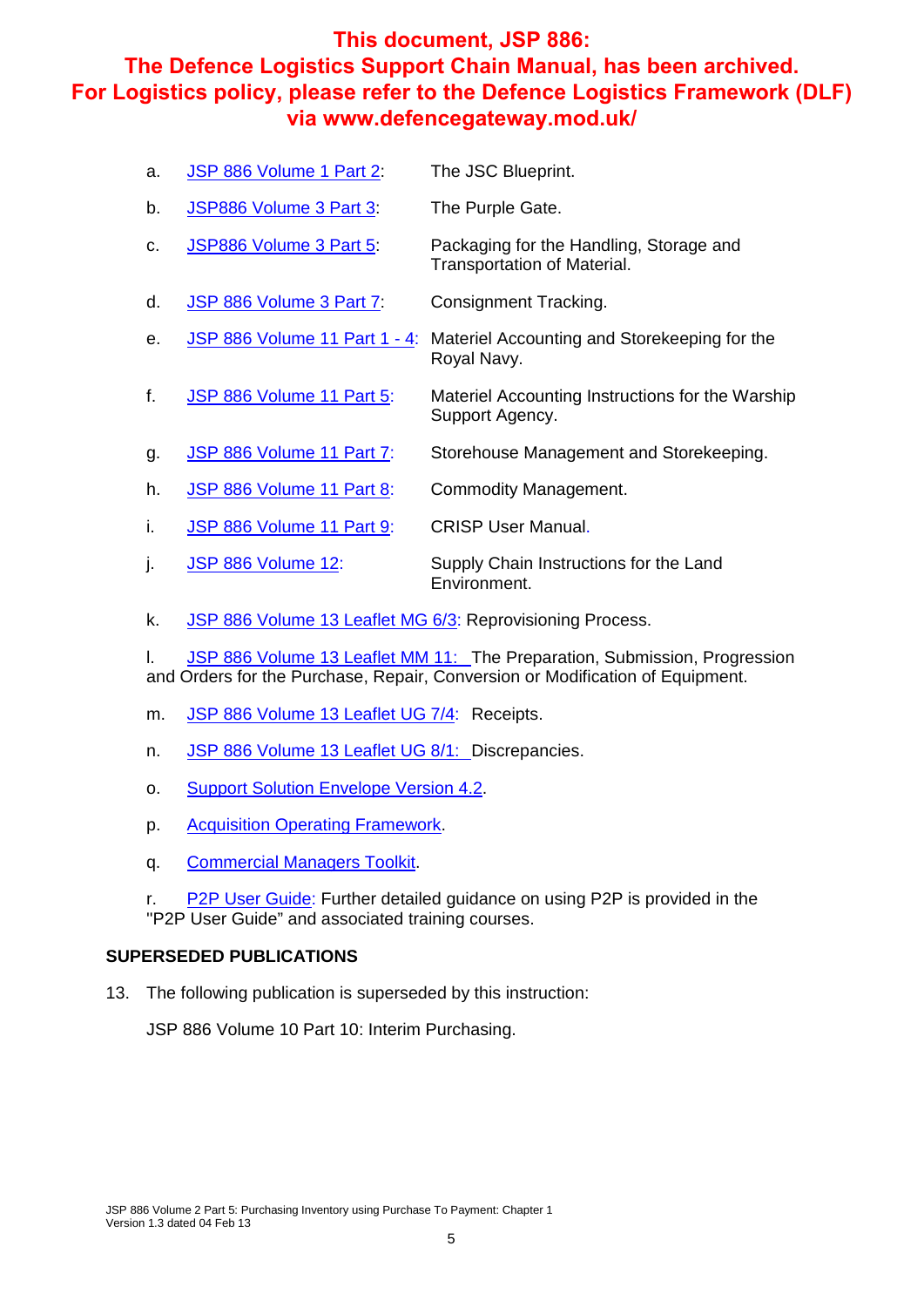## **CHAPTER 2: PURCHASE TO PAYMENT INVENTORY PROCESSES**

#### **OVERVIEW**

1. Purchase to Payment (P2P) has been designed to have minimal effect on inventory management purchasing and receipting systems. Its purpose is to link requirements to approved contracts already set up in P2P using the Defence Electronic Commerce Service (DECS) to provide a single common electronic messaging interface to industry that will enable Trading Partners to use a standard set of procedures for trading electronically with the MOD. The P2P Inventory Purchasing process will:

a. Take approved requirements into P2P electronically from the Comprehensive Royal Naval Inventory Systems Project (CRISP), Supply Central Computer System (SCCS)<sup>1</sup>, Purchasing Management System (PUMAS) and Clothing and Textiles Management Information Systems (C&TMIS).

b. Establish whether the items (or service – e.g. Repair) required by the Inventory Management Systems are already set up within P2P, including whether there is a live contract for purchasing the requirement and, if they are, create a Purchase Order. In cases where there is no live contract on P2P the requirement will be placed automatically in the P2P Requisition Pool. Inventory/purchasing managers need to regularly check the Pool and take action to raise and approve Purchase Orders.

c. Transmit Purchase orders electronically from P2P to Trading Partners in a standard electronic message format via the DECS interface.

d. Receive Order Acknowledgements electronically from Trading Partners.

e. Receive Advanced Shipping Notifications from Trading Partners electronically. Advise the Warehouse Management Systems (where requested) of impending deliveries.

f. Take details of deliveries from Trading Partners into Inventory Management Systems using the information contained on the MOD shipping label.

g. Take receipt information electronically from CRISP, SS3 and SCCS into P2P.

h. Receive invoices electronically from Trading Partners into P2P.

i. Perform a three-way match in P2P using purchase order, receipt details and invoice. Authorise the Defence Bills Agency (DBA) to pay the Trading Partner.

j. Provide information to Defence Financial Management System (DFMS).

2. P2P enables the processes outlined below and will be depicted in the process maps for future promulgation at Annex A.

-

JSP 886 Volume 2 Part 5: Purchasing Inventory using Purchase To Payment: Chapter 2 <sup>1</sup> Orders from SCCS are limited to those generated by the Wholesale Automated Direct Supply (WADS) process that takes demands from MJDI(POC) and turns them into Purchase requirements without going through provisioning and EP3.

Version 1.3 dated 04 Feb 13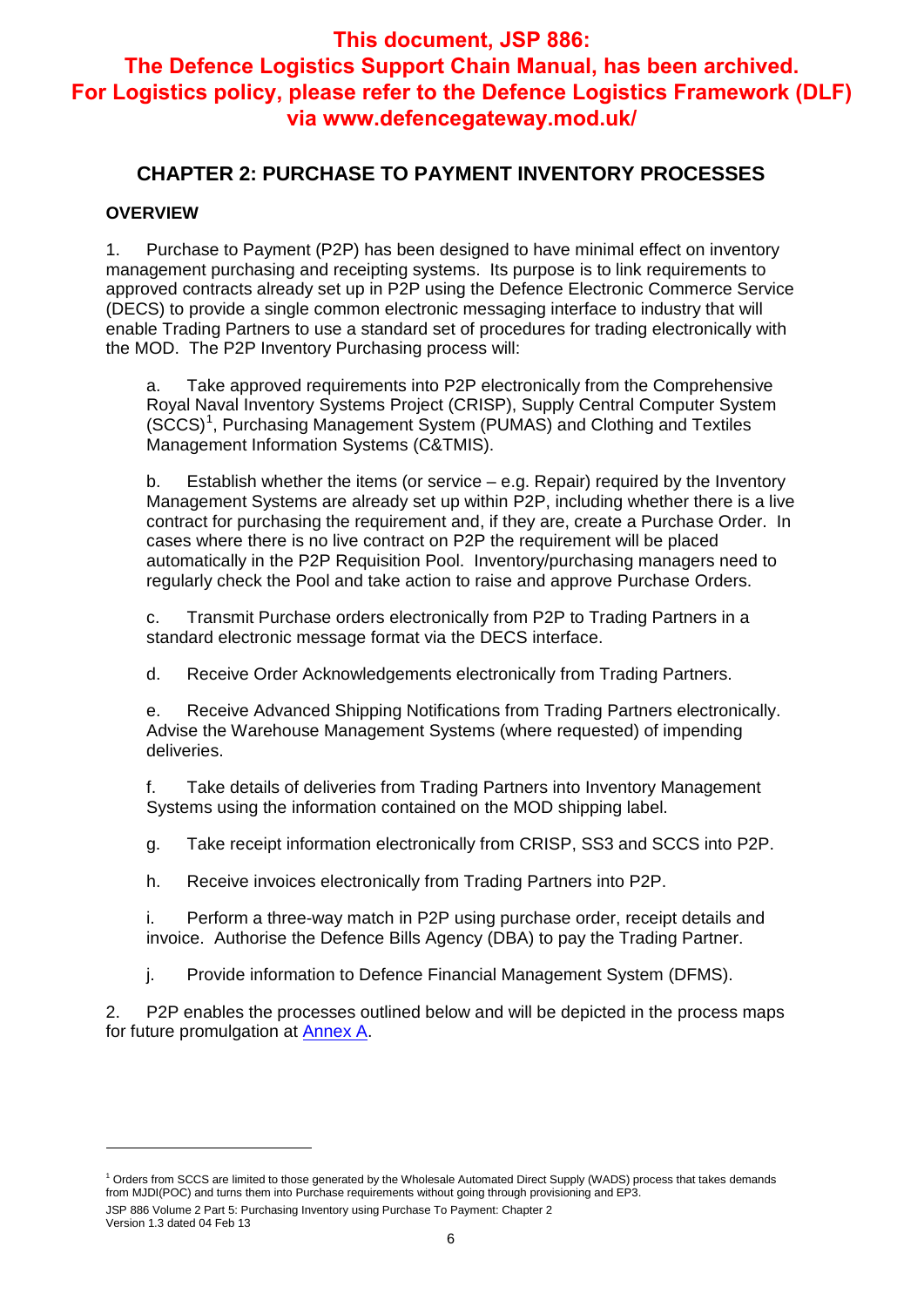#### **ITEM AND CONTRACT CREATION AND AMENDMENT**

3. Before P2P can create a Purchase Order, a record of inventory items must be established on P2P. As a rule the item master record on P2P must be an accurate reflection of what is in the contract issued to the Trading Partner.

4. Once the item master record is created, then details of the contract and the items to be purchased from the contract must also be recorded on P2P.

5. No changes to either the item master record or the contract records are to be made on P2P until a contract amendment has been issued to the Trading Partner. This includes any proposed changes resulting from changes to the Inventory Management Systems (eg. item supersession's).

6. It is the contract owner (usually a Commercial Officer) who is responsible for ensuring that item records are set up correctly on P2P and then create a contract record linking the items to the contract. It is the Inventory Manager's responsibility to ensure that item details are synchronised across the inventory systems and P2P.

#### **PURCHASE ORDER CREATION**

7. Using the details contained in the requisition message sent from the Inventory Management Systems, PUMAS and C&TMIS, P2P searches for the item in the item master record and also the contract record. A Purchase Order is then automatically created using the following:

a. The contract number and line (item) number details recorded in P2P linked to the Item NATO Stock Number (NSN).

b. The description, packaging code and unit of measure from the contract record.

c. Price details (including price/quantity breaks) from the contract record.

d. The quantity required and delivery details from the Inventory Management Systems.

e. Part no/procurement reference from the Inventory Management Systems.

f. The Required Delivery Date and Standard Priority System Code where this is provided as part of the requirement details from the Supply Chain systems.

8. A P2P order reference is allocated and a Unique Receipt Reference Identifier (URRI) is also allocated to each separate shipment against each item on the order for deliveries to different destinations. The name of the order manager (usually the Inventory Manager), and contact details are also provided from the Employee record on P2P.

9. The requisitions will be filtered by the Inventory Management System to ensure that only those applicable to P2P are processed. P2P will perform data validation checks Error reports will be produced by P2P for any orders that do not contain sufficient information for processing. Error reports will be sent to the order manager responsible for the Inventory Management Code / Domestic Management Code (IMC / DMC).

10. All requisitions from the Inventory Management Systems are passed to P2P as approved. They then take one of the two following approval routes within P2P: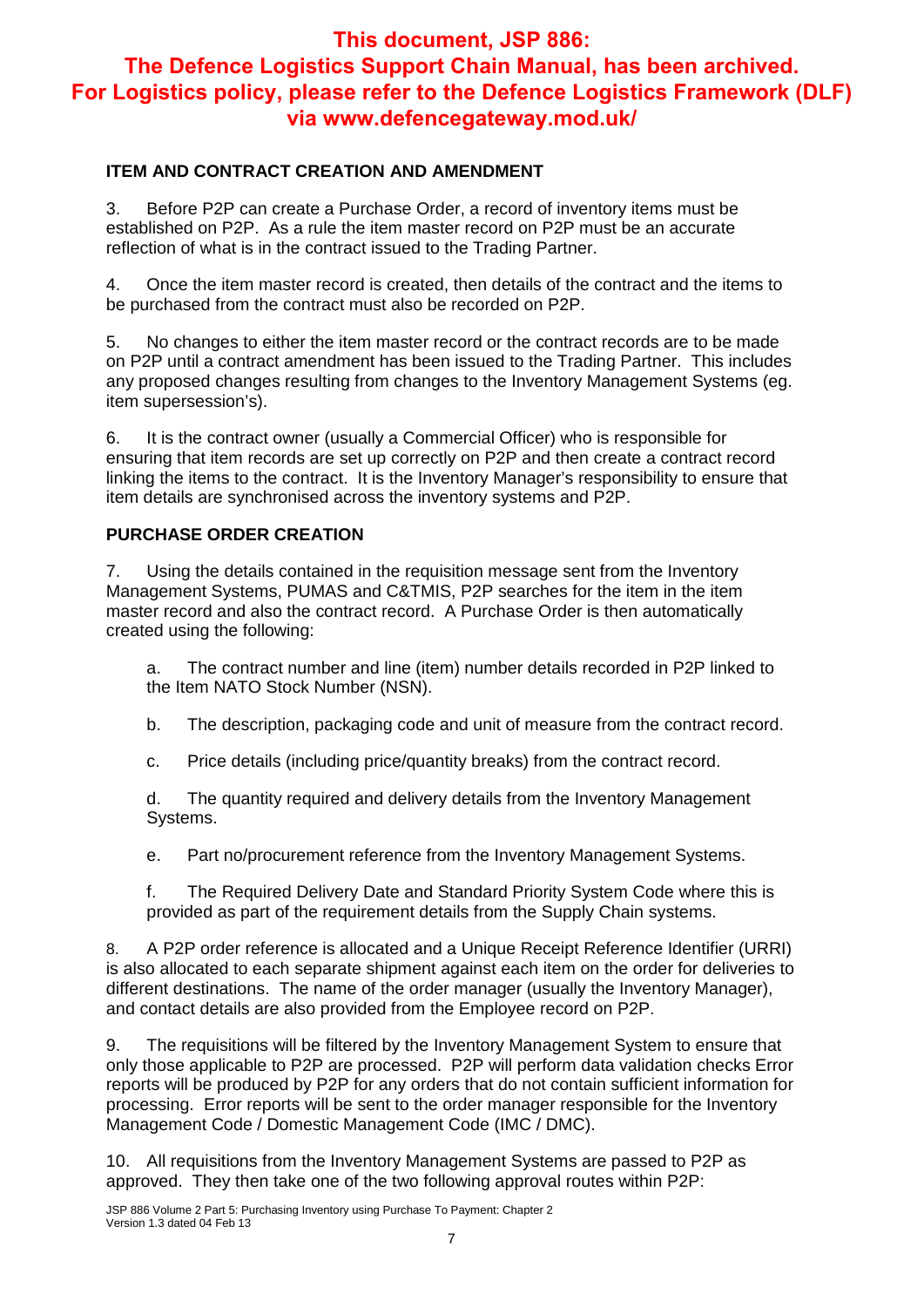a. Auto approval – no manual intervention by Inventory Managers.

b. Approval required – Inventory Managers access P2P from their personal notifications screen to approve and release orders within their signing powers. Each order must be approved and released at the appropriate level.

11. Managers will have full visibility of all orders within their area of responsibility on P2P. In addition to the normal order feed from the Inventory Management Systems, the facility exists for Inventory Managers to raise orders directly into P2P. It will be the Inventory Manager's responsibility to record details of these orders in Inventory Management Systems as appropriate and ensure the audit requirements are met.

12. Orders for repairing inventory items can be placed using P2P. In most cases, orders are raised manually on P2P as a result of reviewing repair stocks, or to meet operational requirements. Items sent for repair can be sentenced Beyond Economical Repair (BER); the price for each repair can be different and delivery dates can vary for each item sent for repair. To ensure that repair orders can be easily processed by suppliers, receipting must carried out quickly and payment made promptly. Each repair order raised on P2P will be for quantity one only.

#### **PURCHASE ORDER AMENDMENT**

13. Inventory Managers who have opted for the 'approval required' (see Paragraph 10b above) route can amend orders before they are transmitted to the Trading Partner. It will also be possible to amend purchase orders after they have been transmitted to Trading Partners. Orders can be amended as follows:

- a. Cancel Order.
- b. Cancel Line.
- c. Cancel Shipment.
- d. Change Price.
- e. Change Quantity.
- f. Change Delivery Point (Diversion Order).
- g. Change Delivery Date.

Where the NSN is changed, the original order is to be cancelled and a new order raised with the new NSN.

14. There are no interfaces between P2P and the Inventory Management Systems after the initial order creation. Inventory Managers must ensure that all amendments in P2P or the Inventory Management Systems are reflected in both systems. P2P data should not be amended without the prior agreement of the Trading Partner and the issue of a formal contract amendment.

#### **PURCHASE ORDER MESSAGE TO TRADING PARTNERS**

15. Purchase Orders will be transmitted to Trading Partners in Electronic Data Interchange for Administration, Commerce, and Transport (EDIFACT) standard format.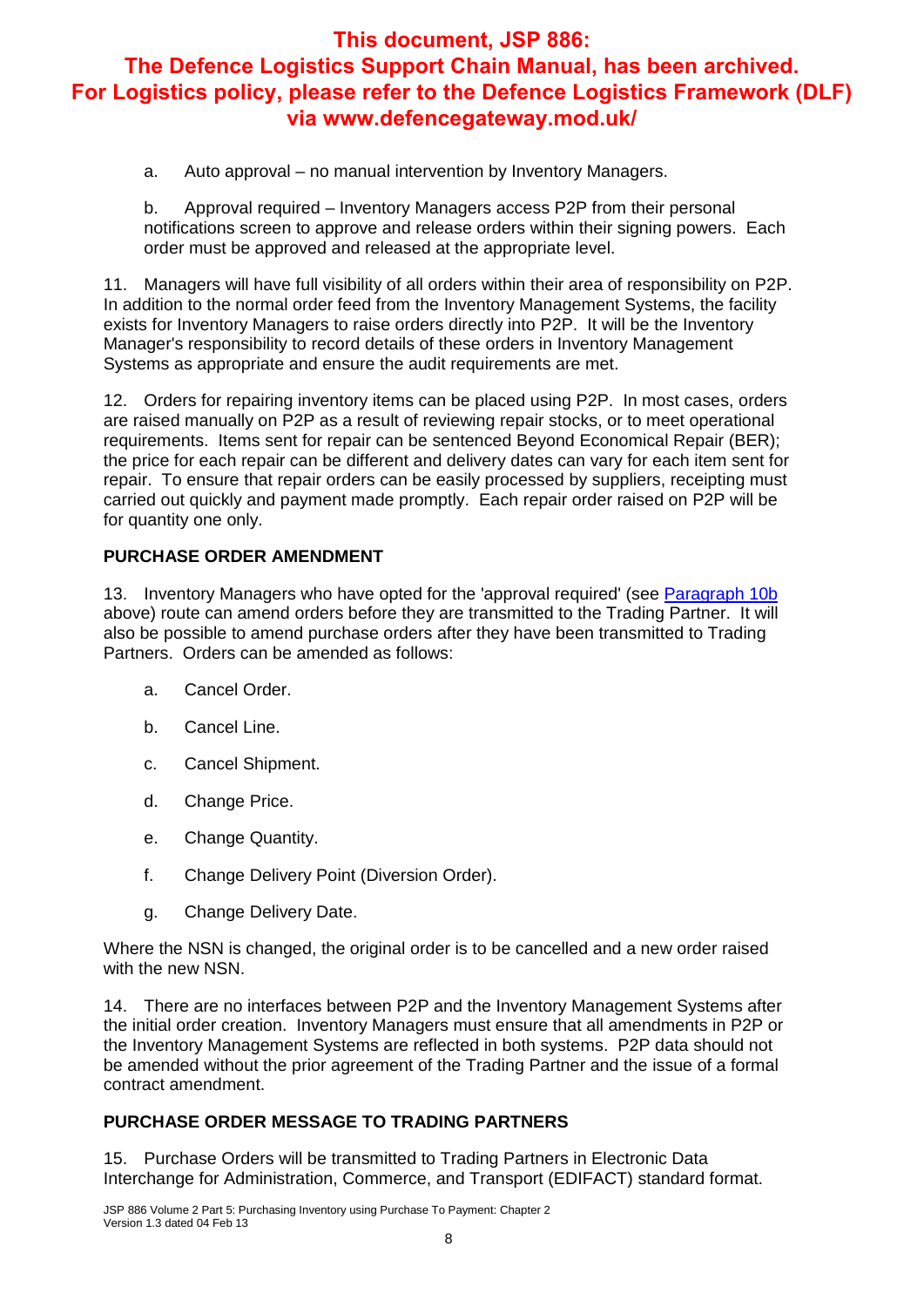The message will consist of the required Inventory Management System order data plus a unique five character alpha/numeric URRI allocated by P2P for each Purchase Order Shipment Line. This is required to cope with the different methods of receipting used across the Supply Chain (SC) which do not all utilise the original Inventory Management System order number as the trigger for the receipting process. The P2P allocated URRI will be the common key in all processes. A URRI, (eg A033H) is allocated to each shipment of a multi-line Purchase Order. For orders produced by SCCS it will be transmitted as A033H. For CRISP orders a prefix of S will be added to replicate the Streamlined Certificate of Receipt (SCOR)<sup>2</sup> processes, and PUMAS/C&TMIS (SS3) orders will be prefixed by an L on all URRIs. The Trading Partner will notify the number of shipments for an order by adding an alpha suffix, e.g. an order for quantity 50 being delivered in 2 separate deliveries of 25 will be advised as A033HA and A033HB to Air delivery points, LA033HA and LA033HB to Land delivery points and SA033HA and SA033HB to Fleet delivery points; this will ensure that each delivery has a unique number. The alpha suffix will be added even if the Trading Partner intends to deliver the order in one shipment. It is imperative that the URRI is accurately recorded on receipting systems, particularly to ensure the alpha characters are not recorded as numeric characters eg zeros (0) ones (1) fives (5) and eights (8) with alpha Os, Is, Ss, and Bs.

#### **ORDER ACKNOWLEDGEMENTS**

16. Order Acknowledgements (OA) will be received electronically into DECS and P2P for all orders. Negative Acknowledgements are sent in where Trading Partners are unable to meet one or more of the order requirements.

17. OA are visible to the nominated Inventory Manager by either running the OA Report or by viewing the Purchase Orders screen. Inventory Managers should check the OA screen on a daily basis. P2P will also send a notification to the Inventory Manager whenever an OA is received.

18. Inventory Managers must take action in accordance with local policy and procedures on all accepted Purchase Orders with amendment or Negative Acknowledgements received by amending or cancelling the order using the process outlined in 'Purchase Order Amendments' as described at Paragraph 13. Inventory Managers must ensure that amendments and cancellations are reflected in the originating Inventory Management System and inform demanding units accordingly.

#### **DIVERSION ORDERS**

-

19. Inventory Managers need to be able to divert an item or part or all of an order already placed with a Trading Partner to another destination, usually to satisfy urgent demands from operational units. The process on P2P will amend the order shipment details including the new delivery details and quantity and resend the order to the Trading Partner. Inventory Managers are to amend the requisition and dues in details on the Inventory Management Systems.

 $2$  SCOR was the electronic receipting process that operated in the CRISP inventory areas of business before the introduction of Oracle enabled Purchase to Payment processes.

JSP 886 Volume 2 Part 5: Purchasing Inventory using Purchase To Payment: Chapter 2 Version 1.3 dated 04 Feb 13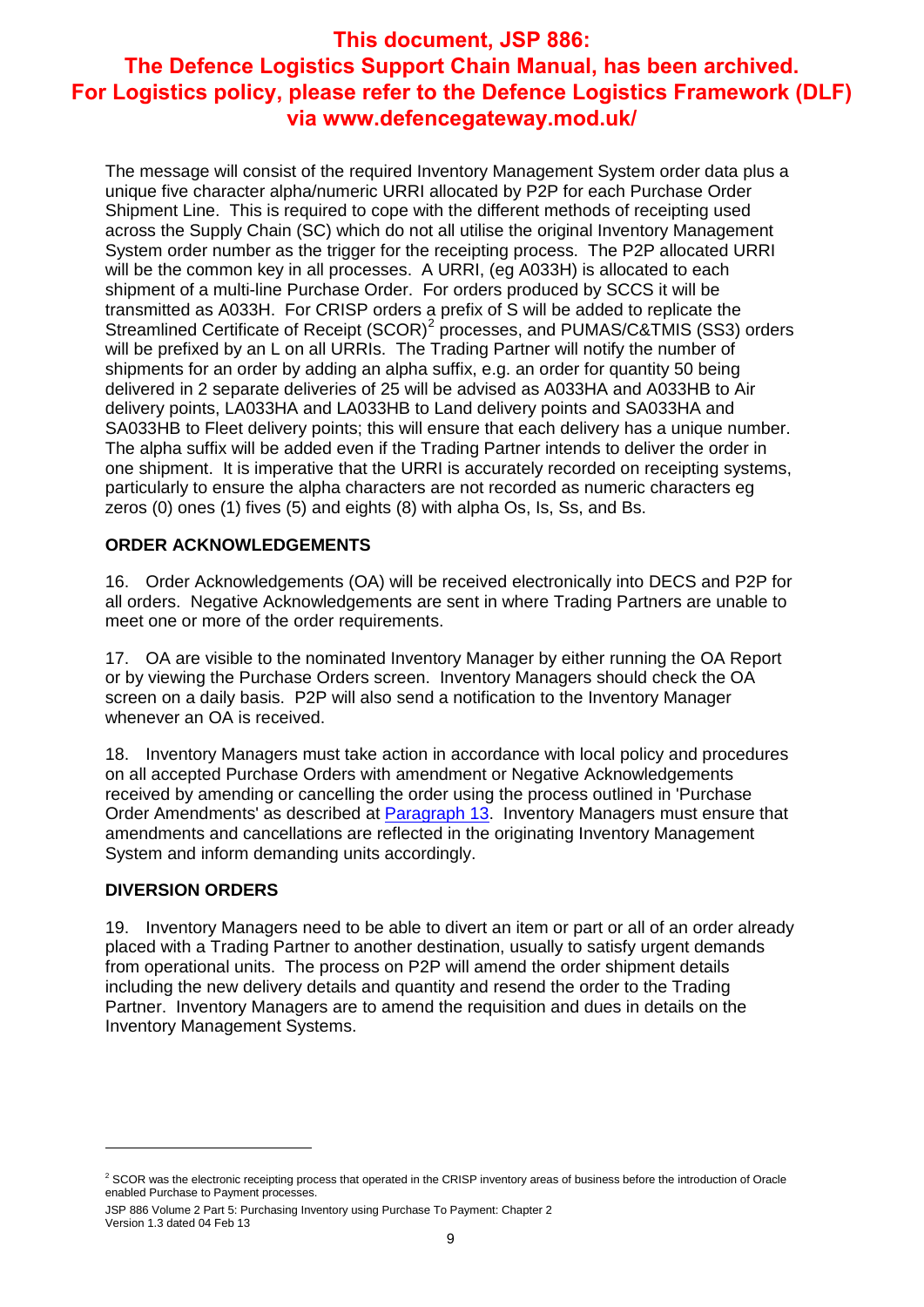#### **ADVANCED SHIPMENT NOTIFICATION**

20. Advanced Shipment Notifications (ASN) will be sent electronically into DECS by Trading Partners. The ASN information will include the URRI that will have been updated by the Trading Partner to include the alpha suffix.

21. ASN information for orders originating from CRISP will be passed electronically from P2P to the receipting process on WITS. The ASN information will be used to set an advanced notification record at the delivery point.

*22.* ASN information for orders originating in the SS3 and SCCS will be held within P2P. Exceptionally, Inventory Managers will be able to extract a print of ASN information as necessary to pass to their receiving points if there is a requirement for advance notification. The print can be obtained by access to the 'Purchase Orders Submitted to Trading Partners' screen*.* 

#### **DELIVERY OF GOODS**

23. Trading Partners will deliver the goods to the required delivery point accompanied by two copies of the MOD shipping label shown at  $\frac{\text{Annex}}{\text{B}}$ ; commercial consignment notes may also accompany the consignment (eg Parcel Force or UPS own delivery notes). One copy will be affixed to the package and the other copy will be contained in an envelope attached to the package for ease of processing at the receiving points.

24. For orders generated by the CRISP Vendor Managed Inventory (VMI) process, the packages will also be marked with a small pink sticky label annotated 'VMI' placed adjacent to the shipping label. This will highlight to the delivery point that the delivery should be handled using the cross-docking process and not as a normal receipt. These orders are easily identified by the Trading Partners as the Inventory Management System order number is suffixed with an 'N'.

#### **RECEIPT OF GOODS**

25. **General.** Delivery points will receipt the goods on to Inventory Management Systems from the information provided on the MOD shipping label. For those areas that do not use the original inventory management order number to process the receipt, the URRI should be used in lieu of the traditional MOD F640 number. Great care must be taken to ensure that receipt identifiers, particularly the URRI, are recorded accurately on the warehouse management system (BODMS, WITS) or Management of the Joint Deployed Inventory (MJDI). It is very important that the URRI is accurately recorded on receipting systems, particularly to ensure the alpha characters are not recorded as numeric characters eg zeros (0) ones (1) fives (5) and eights (8) with alpha Os, Is, Ss, and Bs. The date the delivery was actually made is also to be accurately recorded. Only in exceptional circumstances can the date the receipt is processed be used. This is essential to allow the MOD to be able to respond with reliable and accurate information to claims for late payment under the terms of the Late Payment of Commercial Debt (Interest) Act. It is imperative that the URRI is accurately and promptly captured and recorded to ensure that P2P can later identify the receipt from the information it receives from the Inventory Management Systems.

26. **User Guide.** A user guide for receipting on to MJDI has been developed specifically in conjunction with HQ Air Command to cover the direct supply process called WADS and has been issued to all Air units that process receipts electronically directly into MJDI. A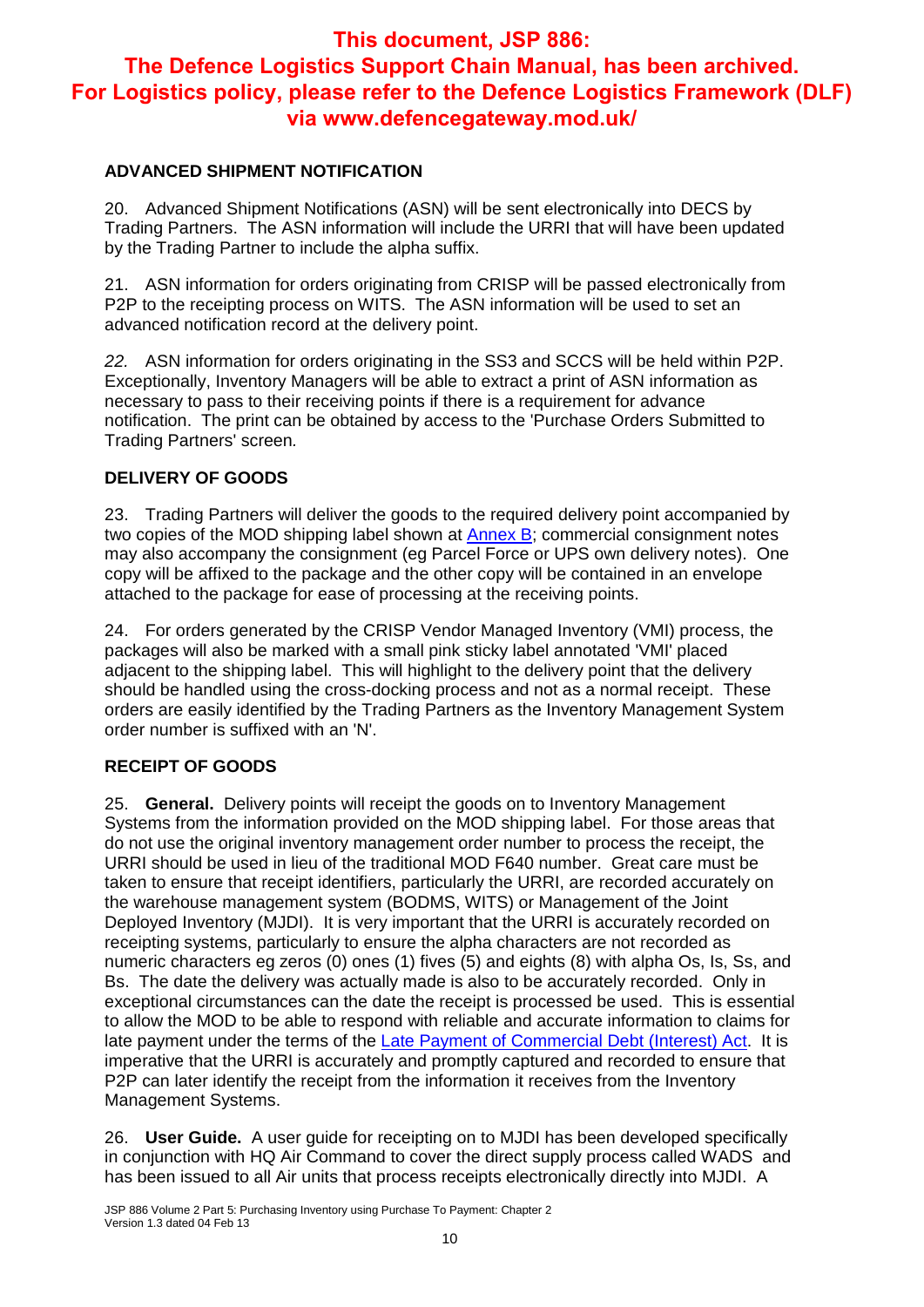copy of the guide is at **Annex C**. User Guides have not yet been developed for other users as there was no requirement perceived at the time. However, the requirement for User Guides for the Land and Maritime environments will be reviewed prior to the next iteration of this instruction.

27. **Part Delivery.** The addition of an alpha suffix by the Trading Partner to the URRI will ensure that each part delivery of an order can be uniquely identified. It is essential that the suffix is accurately recorded for each part delivery.

28. **RAF Overseas Orders.** The Onward Transmission Section at Defence Storage and Distribution Centre (South) (DSDC(S)) Bicester has been provided with direct P2P access in order to process receipts for deliveries of goods destined for overseas units. It is necessary to record the receipt prior to overseas shipment to ensure that payment is processed within the timescales demanded by the Late Payment of Commercial Debt (Interest) Act. The receipt will be entered directly into P2P against the original Purchase Order using the information supplied on the MOD shipping label. The receipting staff will access the 'receipts' screens on P2P to undertake this function. The final overseas destination will still record the receipt on to MJDI and then the Inventory Management System (SCCS) as normal. This receipt record will also be passed to P2P as part of the Inventory Management System receipt interface. P2P will be able to recognise the duplication and ignore the second record.

29. **Inventory Purchases.** Inventory Purchases resulting from requisitions/orders from CRISP and SS3/PUMAS that are processed through P2P are generally despatched to DSDA or to the Naval Bases. Any special direct delivery arrangements, including deliveries to units overseas, are set up offline with special instructions to the supplier and to the receiving Unit. These instructions will confirm delivery to the item owner/buyer in order that P2P records can be updated.

30. **Diversion Orders.** Where orders are subject to diversion order procedures, the Inventory Manager must receipt them directly on to P2P if the end customer has no access to the Inventory Management Systems receipting process. The end user is to forward one copy of the shipping label to the Inventory Manager responsible for originating the Purchase Order. The Inventory Manager will access the 'receipts' screen in P2P to record the receipt details onto the P2P system and then update the dues in record on the Inventory Management System though the normal process.

31. **Non-Codified Orders.** Orders raised for non-codified items directly into P2P and not through Inventory Management Systems will have to be receipted directly into P2P. The receiving point must forward the second (loose) copy of the shipping label to the Inventory Manager responsible for originating the purchase order who will input the receipt into P2P. It will also need to clear any Inventory Management System records that exist (eg liability) and record receipt of all MOD funded materiel onto their inventory account.

32. **Discrepancies.** There will be no major changes to the current processes for dealing with receipt discrepancies. The loose copy of the shipping label should be used in lieu of a copy of the Green Copy MOD F640 for internal processing. Receiving points will pass all discrepant receipt information to the appropriate Inventory Manager for resolution.

33. **Receipting by MOD Packaging Contractors (Maritime).** A special process has been developed that ensures that goods ordered through P2P and delivered to the Maritime packaging contractor are cleared for payment on P2P without waiting for the receipt to be processed. This ensures that the invoice is paid within the 30 days statutory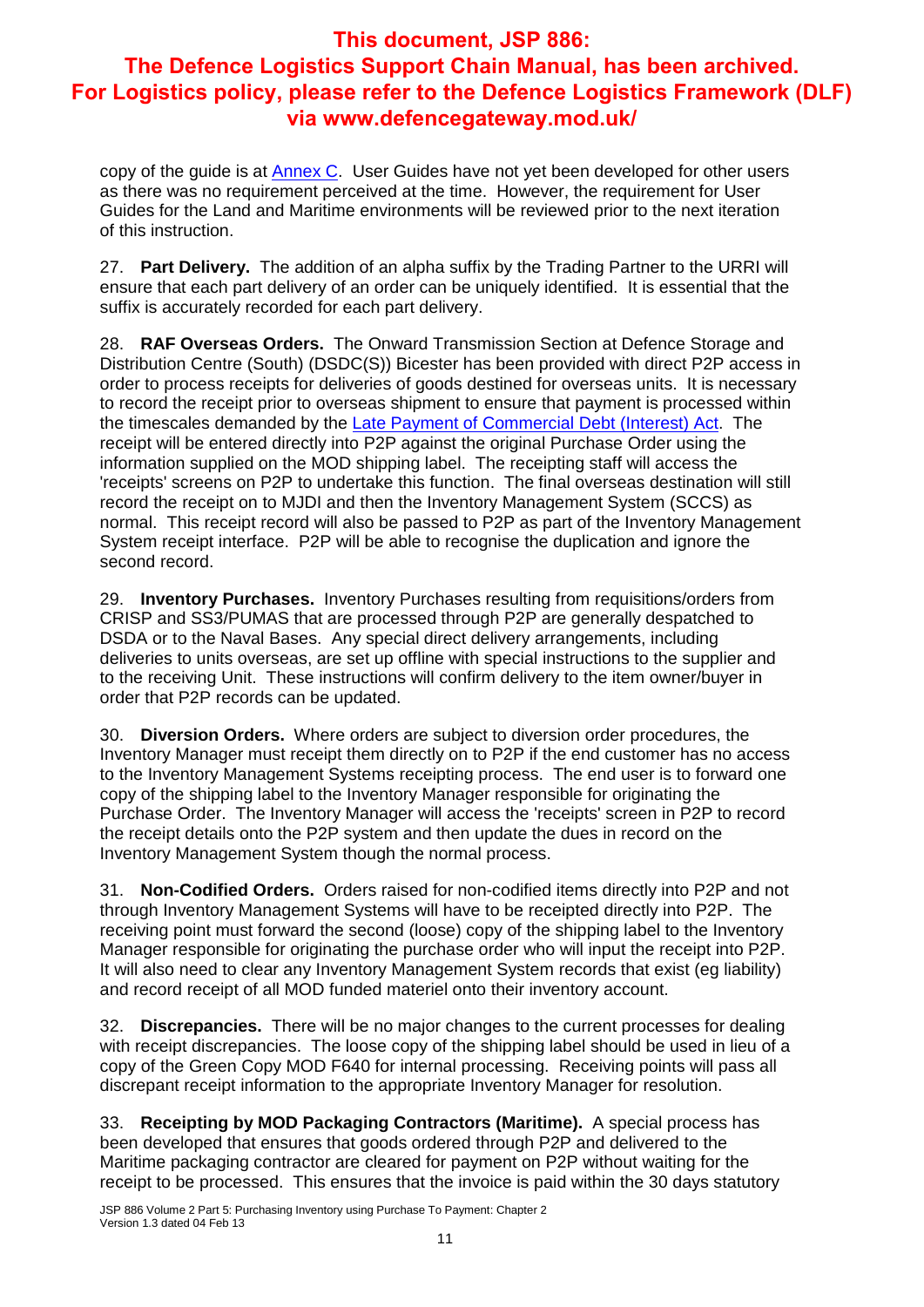limit. The Packaging contractor will record the date and time of the receipt on one copy of the MOD shipping label and once the packaging is completed, forward the goods to the Naval Base. The normal receipting process then follows to ensure that the goods are brought on charge and receipt details are passed to P2P for audit purposes.

#### **RECEIPT INFORMATION**

34. Receipt information will pass electronically from the Inventory Management Systems to P2P. The information received from CRISP will include both the original Inventory Management System purchase order number and the URRI. SCCS and SS3 will only provide receipt data against the URRI, hence the importance of using this identifier when recording a receipt.

35. The receipt data from the Inventory Management System will be matched against the Purchase Order data held in P2P and successful matches of Purchase Order (including contract price), NSN and Quantity will be held pending receipt of invoice data. Discrepant receipt details will only be identified when an invoice is received from a Trading Partner and matched to a Purchase Order.

#### **INVOICING**

36. Trading Partners will pass invoice data electronically to DECS at the time the order is despatched to the MOD. The invoice data must include the original Inventory Management System purchase order number, the URRI, NSN, quantity and price.

37. Invoice data is taken into P2P and a three-way match is attempted against the Purchase Order, the receipt and the invoice, including the price. If there is a discrepancy on the match, then the invoice will be put on hold. Notifications will be produced to either the inventory manager or the contract manager advising them of the details of the invoice on hold, including the reason for on hold. Action should be taken to ensure that MOD complies with the Late Payment of Commercial Debt (Interest) Act. There is a invoice on hold report available.

38. P2P will filter data on the Invoice Approval Report by Inventory Manager. Quantity mismatches are to be investigated by Inventory Managers by reference to Inventory Management System data and / or liaison with the receipting point. Once resolved, the correct data must be fed into P2P and the Inventory Management System as required. It is important that mismatches are dealt with promptly to ensure that payment is not delayed beyond the 30-day deadline. The Director General Financial Management (DGFM) Shared Service Centre (FMSSC) will resolve price mismatches with assistance from commercial and inventory staffs

39. Invoice data can be viewed by access to the 'Invoice' screens.

#### **PAYMENT**

40. Once P2P has successfully matched details from the Purchase Order, Invoice and Receipt, payment to the Trading Partner is authorised by the FMSSC.

41. The Purchase Order is closed on P2P when all the requirements on the purchase order have been supplied. Inventory Managers will need to check POs that remain open after delivery was expected to be completed and take action to close the order.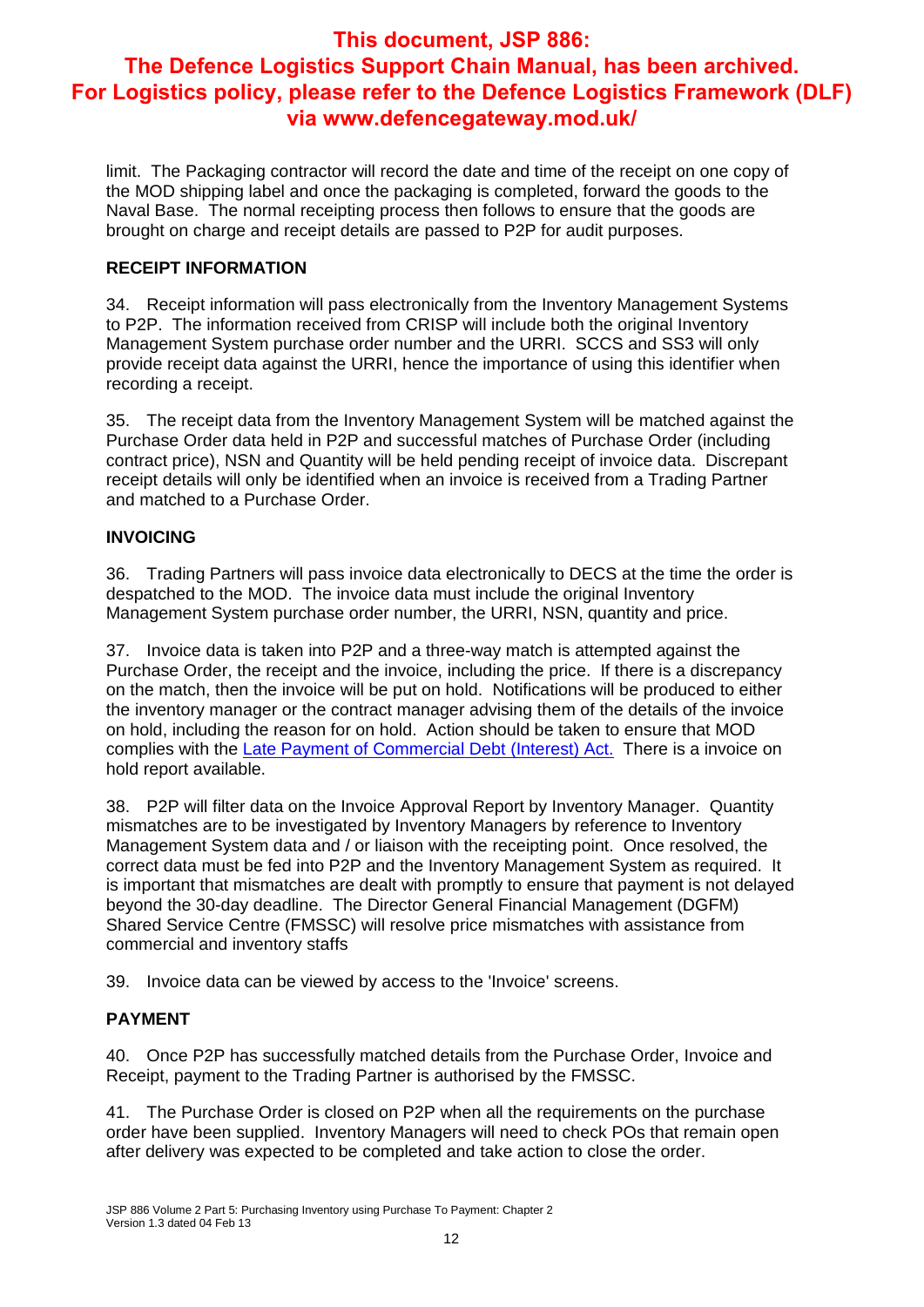#### **MANAGEMENT INFORMATION**

42. There are numerous reports available to produce P2P Management Information. These can be accessed through the P2P core application or by using the P2P Discoverer Reporting tool dependent upon the report required.

43. Within the P2P IS application, the software provider, Oracle, has provided standard reports for a wide range of purposes covering data relating to requests, orders, invoices, payments etc. Also, in response to P2P user requirements, there are various bespoke reports that cover a similar range of situations but include data specific to P2P users. The user's P2P responsibility determines which reports are available to them.

44. In addition to reports accessed from within the P2P application, there is an ad-hoc reporting tool available to users on request. P2P Discoverer is a utility that allows users to write reports based on a preconfigured dataset or run reports written by other users. A number of reports are currently available that have been written in response to user requirements. This includes, amongst others, the 'P2P Payment Audit Report' written to allow users to adhere to Finance Instruction FI 35/04.

45. A P2P Reporting Strategy is currently under development to exploit the availability of P2P data and to deliver a reporting function to the user.

46. Click on this link to access the P2P Website, specifically P2P Application Purchasing Reports.

47. Click on this link to access the P2P Website, specifically P2P Application Accounts Payables Reports.

#### **HELP AND ADVICE**

48. Further help and advice on purchasing inventory, using P2P, can be obtained from:

**DEPs Operational Support Teams** located at:

| Abbey Wood: | 9352 Ext 33192. |
|-------------|-----------------|
| Telford:    | 94480 Ext 5200. |
| Wyton:      | 95371 Ext 6983. |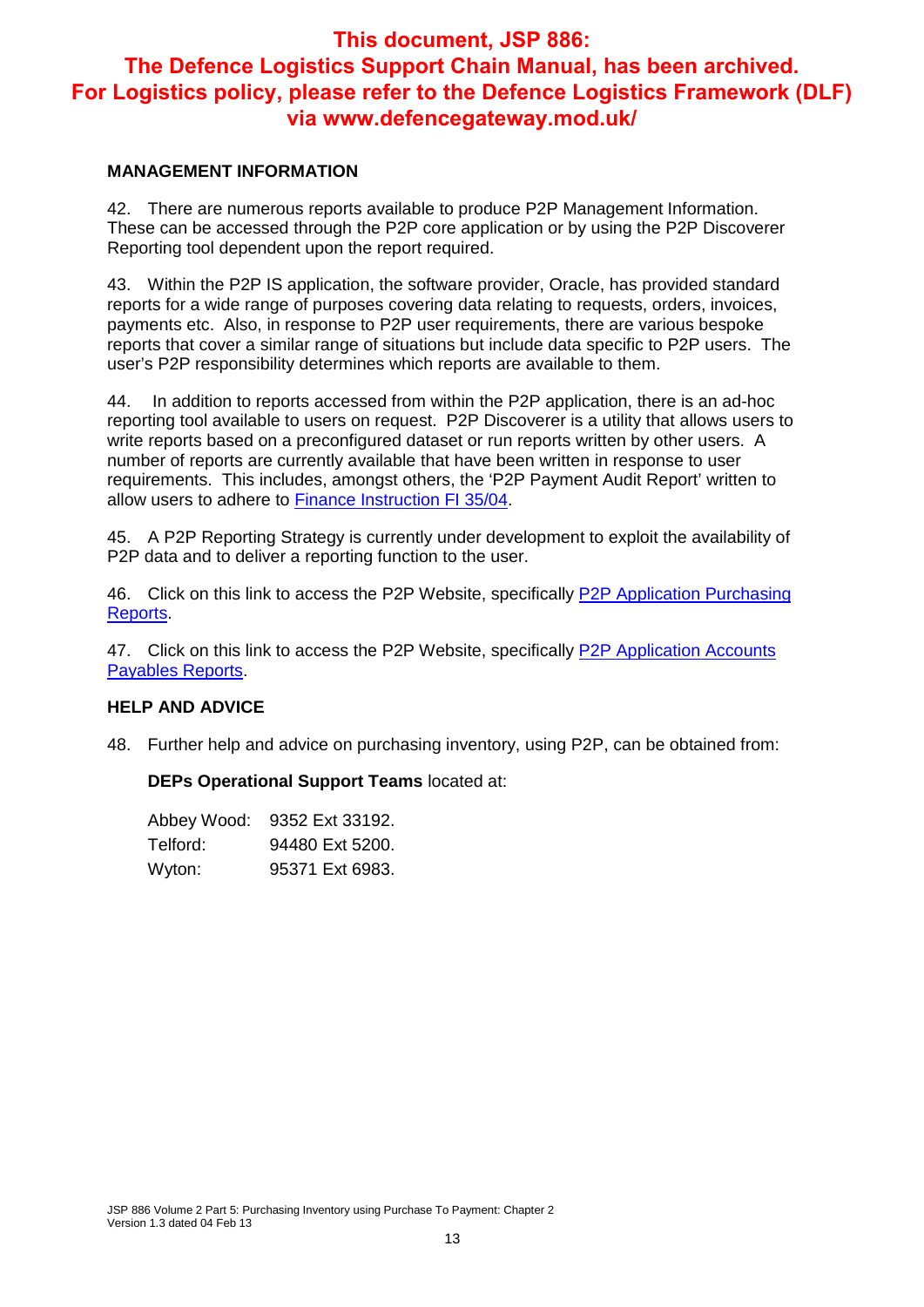#### **ANNEX A: PROCESS MAPS FOR INVENTORY PURCHASES USING THE PURCHASE TO PAYMENT SYSTEM (P2P)**

(Introduced at Paragraph 2)

1. The process maps are being reviewed as part of the e-Procurement and Joint Supply Chain Coherence Project and as a result of development work to improve inventory purchasing processes using P2P being lead by the Defence e-Procurement Services Integrated Business Team. (DePSIBT). These process maps will be re-issued when this instruction is next revised.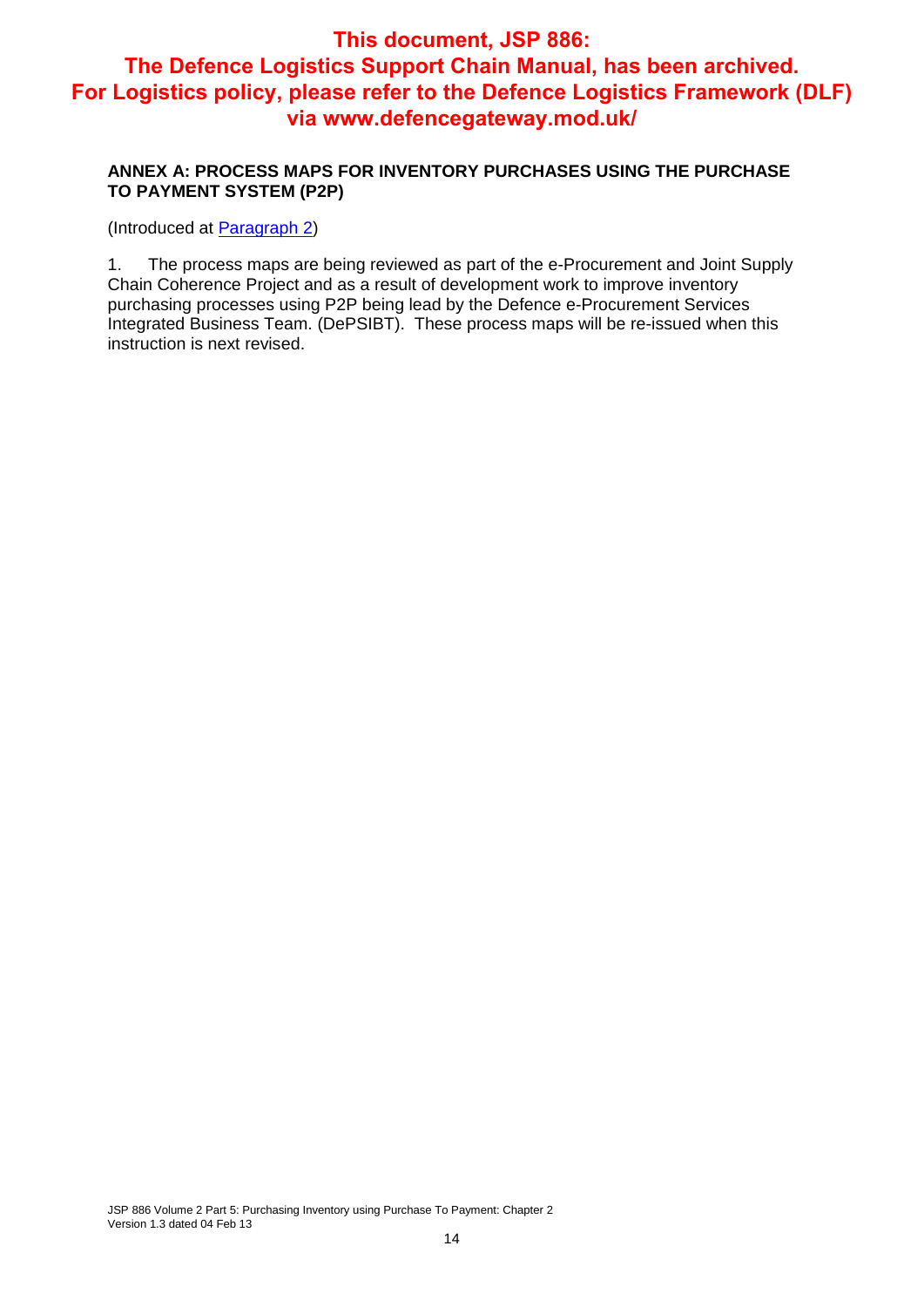#### **ANNEX B: MOD SHIPPING LABEL**

(Introduced at Paragraph 23)

1. **Purpose.** This interface specification provides details of the MOD shipping label to be used by Trading Partners for item deliveries for purchases using P2P.

2. **Description.** The shipping label provides hard copy details of the item being supplied to the MOD by a Trading Partner. An example of a completed shipping label is shown at **Appendix 1**.

3. **Requirement.** The label is a requirement for MOD delivery points to enable their receipting and administration processes to remain effective following the removal of MOD Form 640 for all orders created by P2P.

4. **Content.** The shipping label provides recipients with details of the delivery to enable them to identify the materiel, carry out the formal receipt processes. The attributes of the shipping label and its data contents are at **Appendix 2**.

5. **Adherence to Standards.** The information provided in this label is based on the standards laid down in the revised draft of DefCon 129.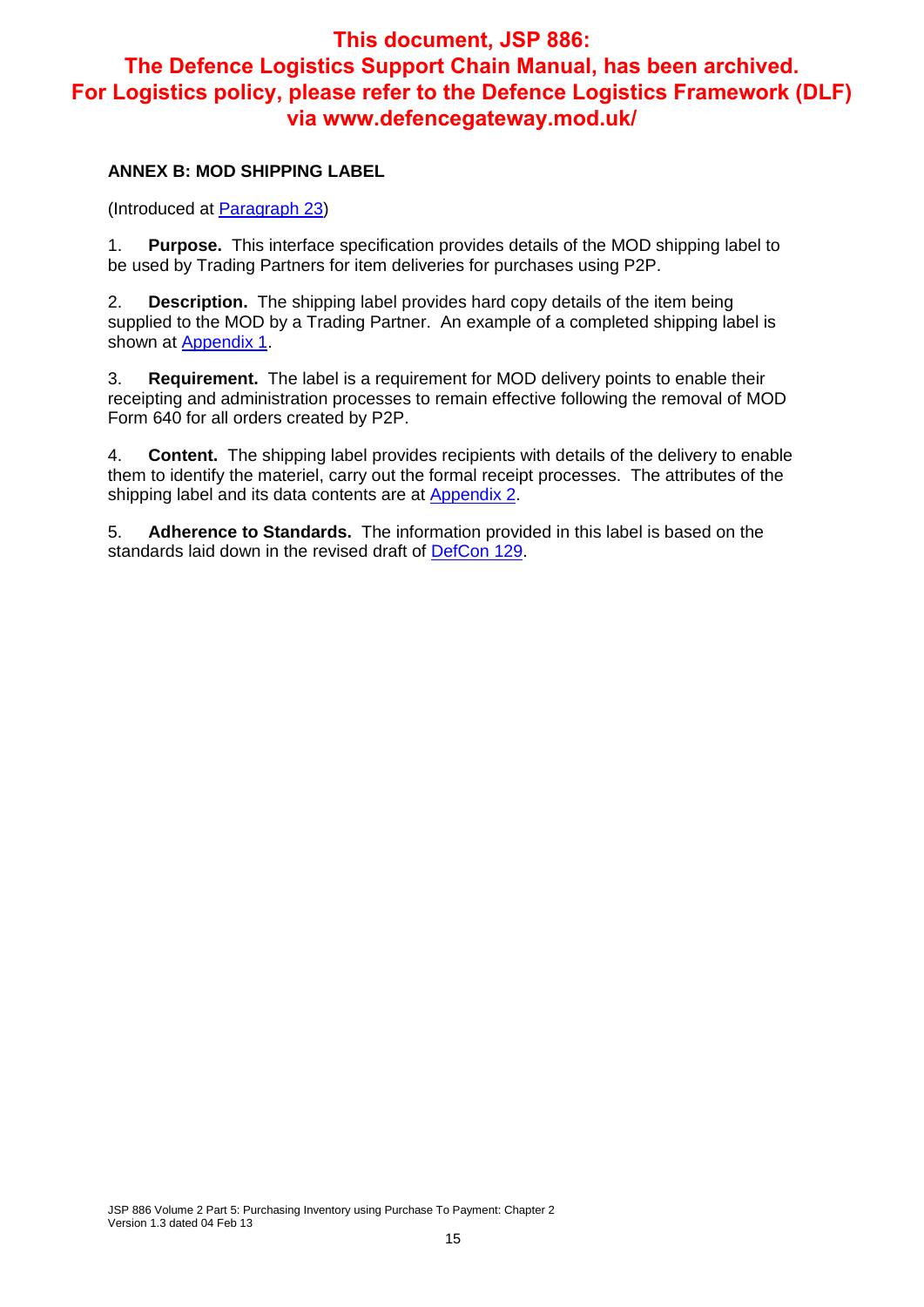#### **APPENDIX 1 TO ANNEX B: EXAMPLE OF COMPLETED SHIPPING LABEL**

Size: 102mm x 152mm (4'x 5 15/16').

Bar Code Data: Code 39.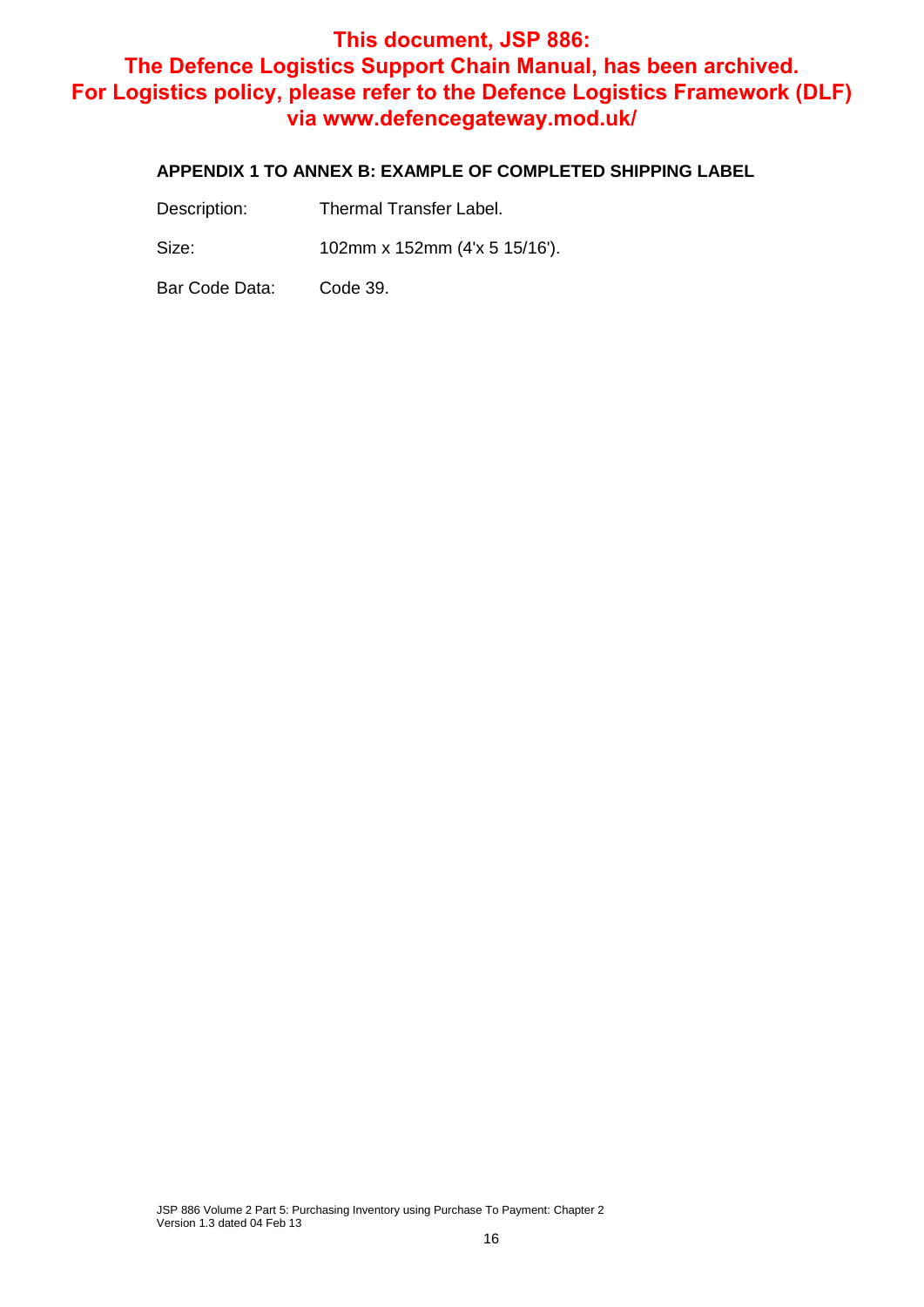#### **APPENDIX 2 TO ANNEX B: SHIPPING LABEL ATTRIBUTES**

| <b>Ser</b>              | <b>Attribute</b>                                               | <b>Attribute Description</b>                                                                                                                                                                                                                                                                                                                                                                                                                                                                                                                                          | Data on<br>Order | <b>Formatting details</b>                                                                                                                                                                  |
|-------------------------|----------------------------------------------------------------|-----------------------------------------------------------------------------------------------------------------------------------------------------------------------------------------------------------------------------------------------------------------------------------------------------------------------------------------------------------------------------------------------------------------------------------------------------------------------------------------------------------------------------------------------------------------------|------------------|--------------------------------------------------------------------------------------------------------------------------------------------------------------------------------------------|
|                         | <b>FROM: COMPANY</b><br><b>ADDRESS</b> (Consignor)             | The Company / Trading Partner name and address from which the goods<br>originated.                                                                                                                                                                                                                                                                                                                                                                                                                                                                                    | Υ                |                                                                                                                                                                                            |
| $\mathcal{P}$           | <b>UNIQUE RECEIPT</b><br><b>REFERENCE IDENTIFIER</b><br>(URRI) | An alpha/numeric sequence that links the item received to original<br>Purchase Order / Dues-In. For each full or part item delivery the Trading<br>Partner will add an alpha suffix to the Unique Receipt Reference Number.<br>This attribute is provided in both Bar Code 39 and human readable text<br>format. This field can be bar code read if the corresponding advanced<br>shipping notice has been received.                                                                                                                                                  | Y                | 5 or 6 alphanumeric in the following formats:<br>For deliveries to Sea: Sxxxxxa eg S1234AA.<br>For deliveries to Land: Lxxxxxa eg L1234BA.<br>For deliveries to Air: Axxxxxa eg A12345A.   |
| 3                       | <b>VIA: INTERMEDIATE</b><br><b>ADDRESS</b><br>(DSDC/RNSD/DO).  | An intermediate address responsible for forwarding the package to the<br>final destination (Field may be blank).                                                                                                                                                                                                                                                                                                                                                                                                                                                      | Y                | PO Outbound to suppliers allows for:<br>Location Name - 256 alphanumeric Address<br>Lines $-5 \times 35$ alphanumeric<br>Postal Address - 17 alphanumeric<br>Country Code - 3 alphanumeric |
| $\overline{\mathbf{4}}$ | <b>TO: FINAL ADDRESS</b><br>(Consignee)                        | The final address to which the package must be delivered.                                                                                                                                                                                                                                                                                                                                                                                                                                                                                                             | Υ                | PO Outbound allows for:<br>Location Name - 256 alphanumeric<br>UIN forward to location - 25 alphanumeric                                                                                   |
| 5                       | <b>CONTRACT NUMBER</b>                                         | The identifying number of the MOD Enabling Contract placed on a Trading<br>Partner responsible for the supply of specific goods.                                                                                                                                                                                                                                                                                                                                                                                                                                      | Y                | 6 to 12 alphanumeric                                                                                                                                                                       |
| 6                       | <b>ORDER NUMBER</b>                                            | The identifying number of a Purchase Order / Warrant Order / Requisition<br>placed against an Enabling Contract for the delivery of goods against that<br>Contract.<br>In the Land environment this attribute is created in SS3 as the Dues In<br>Identification Number (DIIN).<br>In the Air environment this attribute is created in USAS/SCCS as the<br>Demand Number.<br>This attribute is provided in both Bar Code 39 and human readable text<br>format. It provides a key input parameter for Land environment based<br>deliveries to Bicester and Donnington. | Υ                | 6 to 20 alphanumeric                                                                                                                                                                       |
| $\overline{7}$          | <b>IMC/DMC</b>                                                 | The Inventory Management Code (IMC) / Domestic Management Code<br>(DMC) code given to a range of like or linked items managed by an<br>Inventory Manager within the main inventory.                                                                                                                                                                                                                                                                                                                                                                                   | Υ                | 2 to 6 alphanumeric                                                                                                                                                                        |
| 8                       | <b>DESCRIPTION</b>                                             | A short description of the items within the package.                                                                                                                                                                                                                                                                                                                                                                                                                                                                                                                  | Y                | 12 to 240 alphanumeric                                                                                                                                                                     |
| 9                       | <b>RDD</b>                                                     | The Required Delivery Date that the package is required to be at<br>demander's point of delivery.                                                                                                                                                                                                                                                                                                                                                                                                                                                                     | Y                | <b>DDMMYY</b>                                                                                                                                                                              |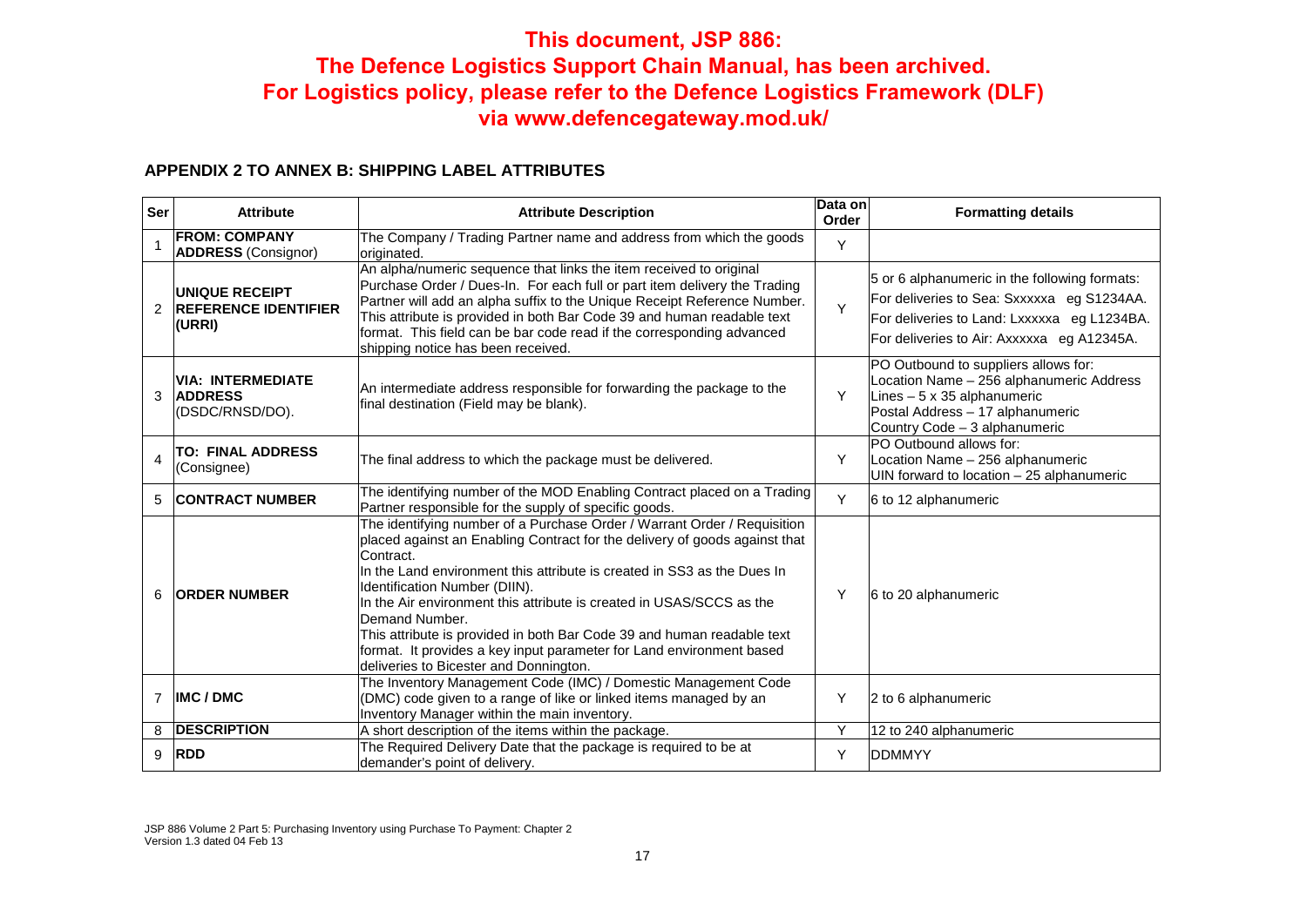| <b>Ser</b>        | <b>Attribute</b>                       | <b>Attribute Description</b>                                                                                                                                                                                                                                                                                                                                                                                                                                                                   | Data on<br>Order | <b>Formatting details</b>                  |
|-------------------|----------------------------------------|------------------------------------------------------------------------------------------------------------------------------------------------------------------------------------------------------------------------------------------------------------------------------------------------------------------------------------------------------------------------------------------------------------------------------------------------------------------------------------------------|------------------|--------------------------------------------|
|                   | 10 <b>SPC</b>                          | The Standard Priority Code(SPC) denoting at what speed the package<br>should be handled within the MOD Supply Chain.<br>Note: The SPC is available on orders that originate from the Maritime and<br>Air environments.                                                                                                                                                                                                                                                                         | Y                | 2 numeric                                  |
| 11                | <b>PACKING CODE</b>                    | A code quoted on the contract denoting the packing standard the goods<br>are to be supplied to.                                                                                                                                                                                                                                                                                                                                                                                                | Y                | 2 numeric                                  |
| $12 \overline{ }$ | <b>UN HAZARD CLASS</b>                 | Denotes the potential hazard of items within a package.                                                                                                                                                                                                                                                                                                                                                                                                                                        |                  |                                            |
| 13                | <b>DATE SHIPPED</b>                    | Date package despatched from supplier.                                                                                                                                                                                                                                                                                                                                                                                                                                                         |                  |                                            |
|                   | <b>14 BATCH NUMBER</b>                 | The Batch production number indicated on the goods.                                                                                                                                                                                                                                                                                                                                                                                                                                            |                  |                                            |
| 15                | <b>IPIECE NUMBER</b>                   | The specific number of the package as a constituent of a number of<br>packages delivered to complete one order. i.e. 1of 2, 2 of 2                                                                                                                                                                                                                                                                                                                                                             |                  |                                            |
| 16                | <b>WEIGHT</b>                          | The gross weight of the package in metric format.                                                                                                                                                                                                                                                                                                                                                                                                                                              |                  |                                            |
|                   | <b>DIMENSIONS</b>                      | The size of the package in $L \times B \times H$ in metric format.                                                                                                                                                                                                                                                                                                                                                                                                                             |                  |                                            |
|                   | 18 <b>NSN</b>                          | The NATO Stock Number. The NATO Supply Classification (NSC), Nation<br>Code (NC) and Item Identity Number (IIN) that denotes the unique<br>identification of a line item within the Inventory system.<br>This 13-character attribute (NSC 4, NC 2, IIN 7) is provided in both Bar<br>Code 39 and human readable text format. It provides an alternate input<br>parameter for Sea environment based deliveries of direct supply items if<br>the advanced shipping notice has not been received. | Y                | 13 numeric<br>NSC (4), NC (2), and IIN (7) |
|                   | 19 $D$ of Q                            | The Denomination of Quantity of the items within the package.                                                                                                                                                                                                                                                                                                                                                                                                                                  | Υ                | Up to 3 alphanumeric                       |
|                   | 20 QUANTITY                            | The total quantity of the item contained within the package.<br>This attribute is provided in human readable text format. It provides an<br>additional input parameter for Sea environment based deliveries of direct<br>supply items if the advanced shipping notice has not been received.                                                                                                                                                                                                   | N                | 1 to 6 numeric                             |
| 21                | TOTAL QUANTITY THIS<br><b>DELIVERY</b> | The total quantity being delivered under cover of this Shipping Label                                                                                                                                                                                                                                                                                                                                                                                                                          | N                | 1 to 6 numeric                             |
| 22                | <b>SERIAL NUMBER(S)</b>                | The serial number(s) of the items contained within the package, if required<br>by the contract.                                                                                                                                                                                                                                                                                                                                                                                                | N                |                                            |

JSP 886 Volume 2 Part 5: Purchasing Inventory using Purchase To Payment: Chapter 2 Version 1.3 dated 04 Feb 13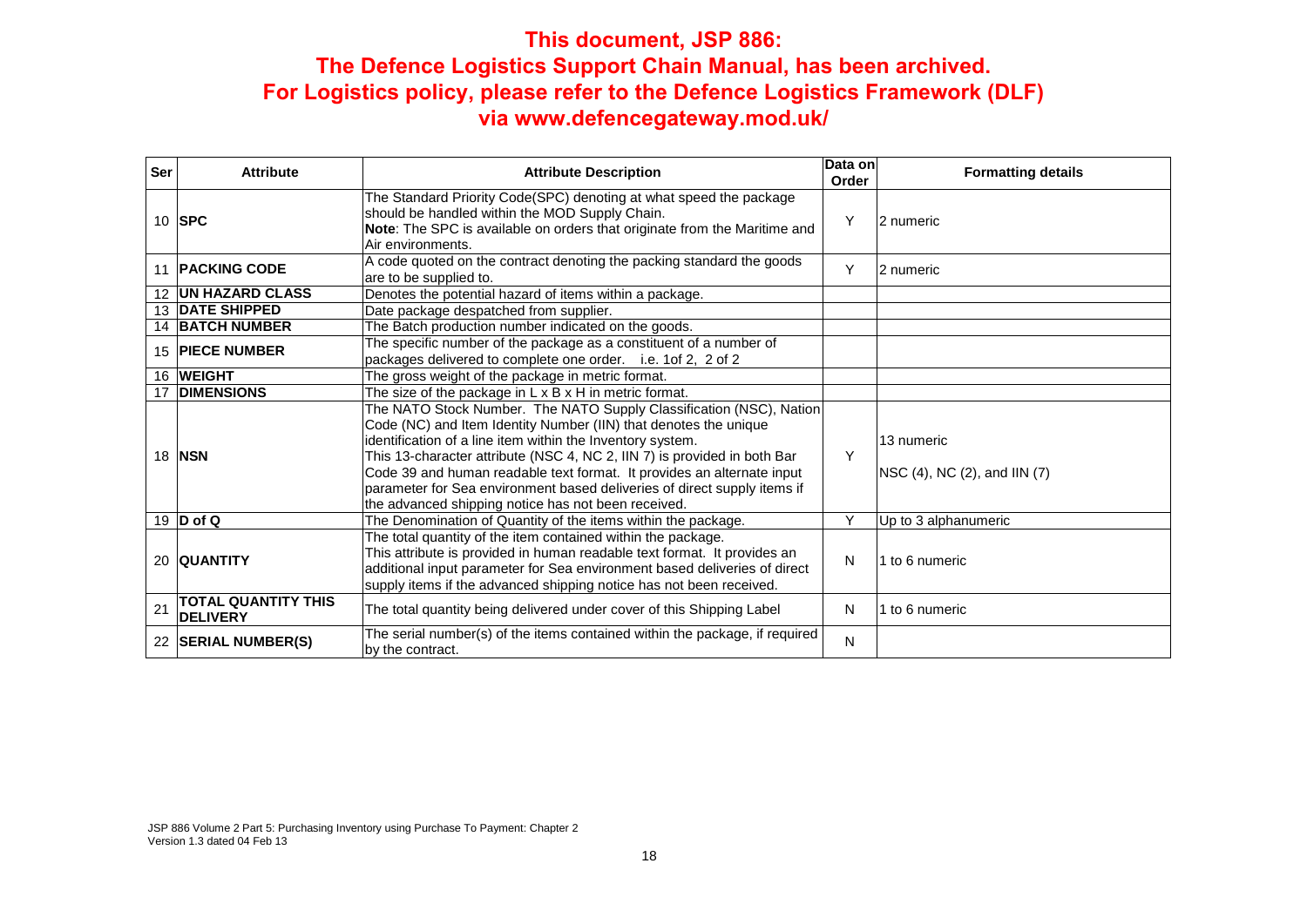#### **ANNEX C: GUIDELINES FOR PROCESSING RECEIPTS INTO MJDI FOR ORDERS RAISED ON P2P USING A MOD SHIPPING LABEL**

(Introduced in Paragraph 26)

1. This guide covers receipting information to be entered on the Management of the Joint Deployed Inventory (MJDI) for items delivered against Purchase To Payment (P2P) orders. Orders raised against contracts set up on P2P are transmitted via the Defence Electronic Commerce Service (DECS) to Trading Partners. The goods are delivered accompanied by two copies of the MOD shipping label by the Trading Partners. Some of the key information on the MOD shipping label is Bar Coded and Bar Code Readers are available at Air Units to allow electronic processing of the receipts. The complete process from order to payment is carried out electronically, with MOD Forms 640 no longer accompanying deliveries.

2. A key reference allocated to each order line by the P2P process is the Unique Receipt Reference Identifier (URRI) which is used to match the order / receipt and invoice electronically. Failure to correctly record the URRI could result in the following:

a. The incorrect receipt details are passed from SCCS to P2P, which results in a failure on the receipt file in P2P.

b. The receipt fails so the invoice is not released for payment and becomes dependent on manual intervention by the Project Teams (PT) to process the receipt.

c. The MOD's ability to clear invoices for payment within the 30-day statutory period is seriously jeopardised, leaving the MOD open to interest charges on unpaid invoices.

d. There is a serious resource implication within PTs, who have to manually investigate errors to process receipts in P2P, which in turn releases the invoice for payment.

3. At Appendix 1 is an example of an MOD shipping label. Appendix 2 provides the guidelines which have been compiled to assist in the correct receipting process for items received against P2P orders.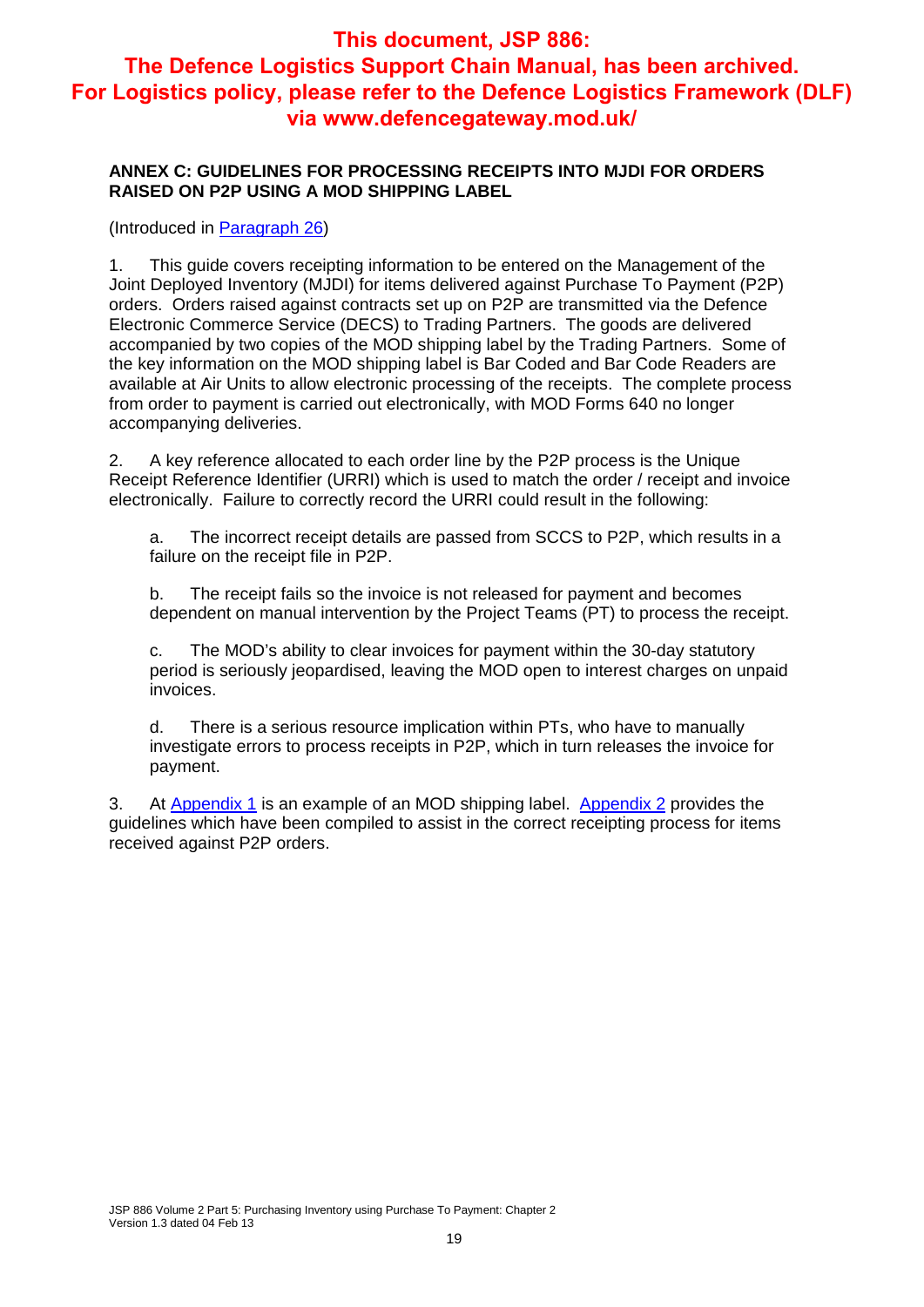#### **APPENDIX 1 TO ANNEX C: MOD SHIPPING LABEL**

1. Processing receipts using the correct details from the MOD shipping label is essential to ensure that the Supplier is paid on time. The Unique Receipt Reference Indentifier (URRI) number is the key field to the full electronic process.

If the receipt record is not correct, the PT Inventory Manager is required to  $2<sub>1</sub>$ manually investigate the details and subsequently carry out a manual receipt in Purchase to Payment (P2P), to clear the linked invoice. This has a huge resource implication for the Inventory Managers and can also result in a considerable delay in the Supplier being paid.



JSP 886 Volume 2 Part 5: Purchasing Inventory using Purchase To Payment: Chapter 2 Version 1.3 dated 04 Feb 13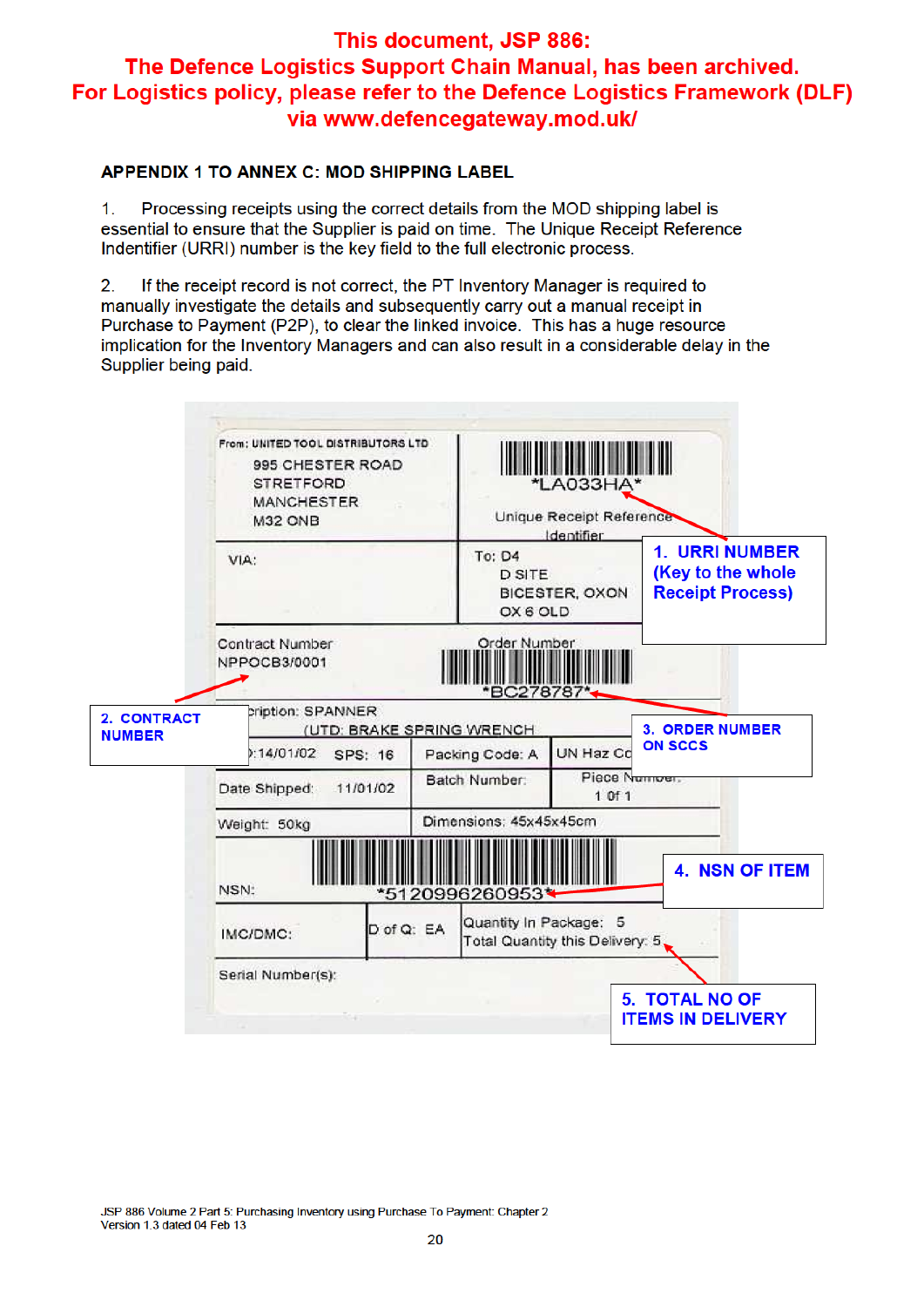#### APPENDIX 2 TO ANNEX C: RECEIPT SCREEN IN MJDI

 $1<sub>1</sub>$ Blank Receipts Screen, showing required input details and source of information.

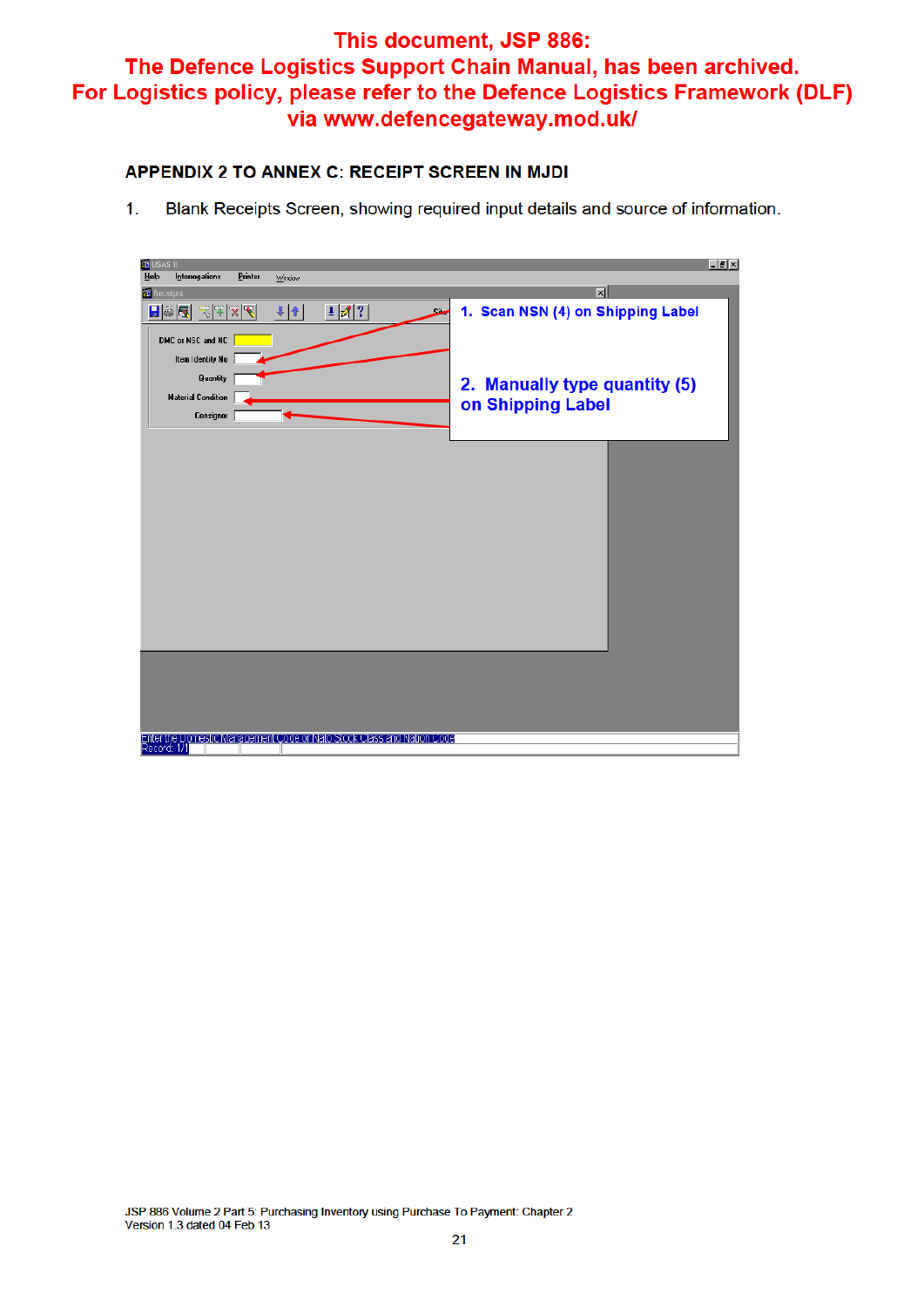Receipt screen with details showing after input completed and user has tabbed  $2.$ past the Consignor field.

| <b>33 USAS II</b>  |                                    |                 |                         |                                                        |                             |      |                        |                 | $ \theta$ $x$ |
|--------------------|------------------------------------|-----------------|-------------------------|--------------------------------------------------------|-----------------------------|------|------------------------|-----------------|---------------|
| Help               | <b>Interrogations</b>              | Printer         | Window                  |                                                        |                             |      |                        |                 |               |
| <b>33</b> Receipts |                                    |                 |                         |                                                        |                             |      |                        | $\vert x \vert$ |               |
|                    | 日發圈                                | क∣क∣×∣र         | $+$ $*$                 | $\pm  \mathcal{J} $ ?                                  |                             | Site | User <b>BISTICIBZN</b> |                 |               |
|                    | DMC or NSC and NC 27A              |                 | <b>TYRE NOSE</b>        |                                                        |                             |      |                        |                 |               |
|                    | Item Identity No 7643097           |                 | $\overline{\mathbf{v}}$ | Automatically Satisfy demands<br>and re-allocate stock |                             |      |                        |                 |               |
|                    | Quantity                           |                 | Each                    |                                                        |                             |      |                        |                 |               |
|                    |                                    | $\overline{10}$ |                         |                                                        |                             |      |                        |                 |               |
|                    | Material Condition 5               |                 |                         |                                                        |                             |      |                        |                 |               |
|                    | Consignor 912061                   |                 |                         | <b>DUNLOP A/C TYRES LTD</b>                            |                             |      |                        |                 |               |
|                    |                                    |                 |                         |                                                        |                             |      |                        |                 |               |
|                    | <b>Millions</b><br>Contract        | LPO/Direct      |                         | <b>EPSS</b> Providence                                 | F760                        |      |                        |                 |               |
|                    |                                    |                 |                         |                                                        |                             |      |                        |                 |               |
|                    | F640 Serial No/<br>Receipt Ref No  |                 | F650                    | Commitment                                             | <b>NAMMA</b><br><b>FB8A</b> |      |                        |                 |               |
|                    | F640 Contract No                   |                 | Order                   |                                                        | <b>Item No</b>              |      |                        |                 |               |
|                    | F640 Order No                      |                 |                         |                                                        |                             |      |                        |                 |               |
|                    |                                    |                 |                         |                                                        |                             |      |                        |                 |               |
|                    |                                    |                 |                         |                                                        |                             |      |                        |                 |               |
| <b>Discrepant</b>  | л                                  |                 |                         |                                                        |                             |      |                        |                 |               |
|                    |                                    |                 |                         |                                                        |                             |      |                        |                 |               |
|                    | <b>Remarks</b>                     |                 |                         |                                                        |                             |      |                        |                 |               |
|                    |                                    |                 |                         |                                                        |                             |      |                        |                 |               |
|                    |                                    |                 |                         |                                                        |                             |      |                        |                 |               |
|                    |                                    |                 |                         |                                                        |                             |      |                        |                 |               |
|                    |                                    |                 |                         |                                                        |                             |      |                        |                 |               |
|                    |                                    |                 |                         |                                                        |                             |      |                        |                 |               |
|                    |                                    |                 |                         |                                                        |                             |      |                        |                 |               |
|                    |                                    |                 |                         |                                                        |                             |      |                        |                 |               |
|                    | Enter the Serial No<br>Record: 1/1 |                 |                         |                                                        |                             |      |                        |                 |               |

3. Tabs shown, with a guide for completion and the data source.

| <b>KA USAS II</b>                                                                                    | $ \theta$ $\times$ |
|------------------------------------------------------------------------------------------------------|--------------------|
| Printer<br>Help<br>Interrogations<br>Window                                                          |                    |
| <b>33</b> Receipts                                                                                   | $\vert x \vert$    |
| 1 Z <br>日陽園<br>$x \times x$<br>Site <b>12</b><br>User RISTTETEZN<br>$  \cdot   \cdot  $              |                    |
| DMC or NSC and NC 27A<br><b>TYRE NOSE</b>                                                            |                    |
| <b>Automatically Satisfy demands</b><br>ज<br>Item Identity No 7643097                                |                    |
| Quantity<br>10<br>1. Scan URRI (1) on Shipping<br>Material Condition 5                               |                    |
| Label into F640 field - NB: This is<br>Consignor 312051                                              |                    |
| key to electronic clearance of                                                                       |                    |
| <b>Monst</b><br>EPSS Frequenting<br>LPO/Dig<br>E760<br>Contract                                      |                    |
|                                                                                                      |                    |
| F640 Serial No/<br>F650<br><b>Receipt Ref No.</b><br>Commitment<br>2. Manually input<br><b>Order</b> |                    |
| F640 Contract No.                                                                                    |                    |
| <b>Contract Number from</b><br>F640 Order No                                                         |                    |
|                                                                                                      |                    |
| <b>Discrepant</b><br>F                                                                               |                    |
| <b>Reme</b>                                                                                          |                    |
| 3. Scan Order number (3) on                                                                          |                    |
|                                                                                                      |                    |
| <b>Shipping Label into F640 order</b>                                                                |                    |
|                                                                                                      |                    |
|                                                                                                      |                    |
|                                                                                                      |                    |
| Enter the Serial No                                                                                  |                    |
| Record: 1/1                                                                                          |                    |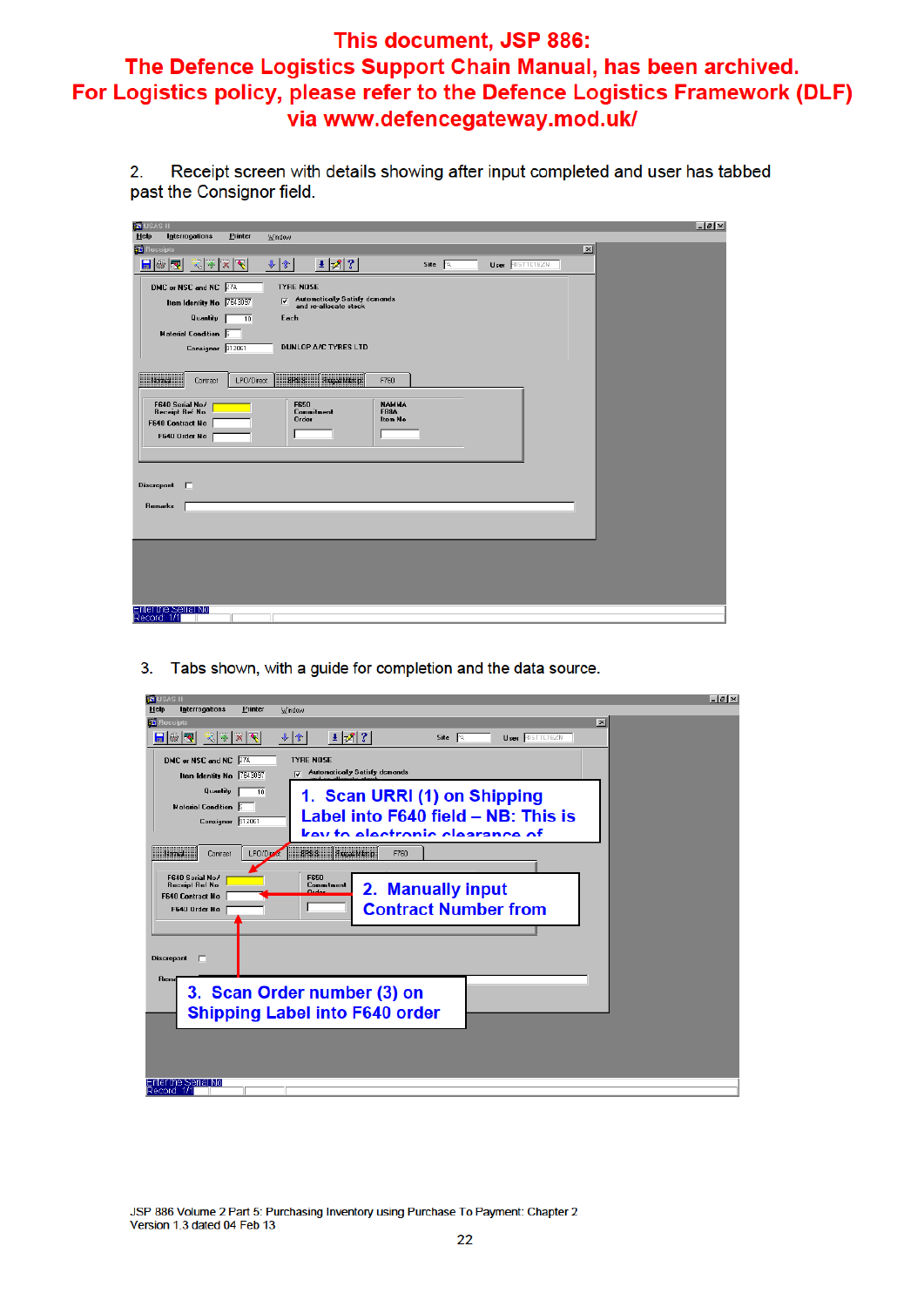4. Completed Input Screen completed prior to Commit (F10).

| <b>35 USAS II</b><br>Help | Interrogations                                                               | Printer              | Window                                                                   | $ P$ $\times$ |
|---------------------------|------------------------------------------------------------------------------|----------------------|--------------------------------------------------------------------------|---------------|
| <b>B</b> Receipts         |                                                                              |                      | $\vert x \vert$                                                          |               |
|                           | $\blacksquare$ $\blacksquare$<br>$\mathbb{Z}$<br>$\mathcal{H}_{\mathcal{C}}$ | ◥<br>$\vert x \vert$ | $ \cdot $<br>$\ddot{\bullet}$<br><b>User RIST1C1BZN</b><br>Site A        |               |
|                           | DMC or NSC and NC 27A                                                        |                      | <b>TYRE NOSE</b>                                                         |               |
|                           | Item Identity No 7643097                                                     |                      | Automatically Satisfy demands<br>and re-allocate stock<br>$\overline{v}$ |               |
|                           | Quantity                                                                     | 70                   | Each                                                                     |               |
|                           | Material Condition 5                                                         |                      |                                                                          |               |
|                           | Consignor 912061                                                             |                      | DUNLOP A/C TYRES LTD                                                     |               |
|                           |                                                                              |                      |                                                                          |               |
|                           | Monted<br>Contract                                                           | Pikkissa             | EPSS<br><b>Frugal/Miletrip</b><br>F760                                   |               |
|                           | F640 Serial No/<br><b>Receipt Ref No</b>                                     | 254145               | F650<br><b>NAMMA</b><br><b>Commitment</b><br><b>F88A</b>                 |               |
|                           | F640 Contract No                                                             | 436                  | Item No<br><b>Order</b>                                                  |               |
|                           | F640 Order No                                                                | 208122               |                                                                          |               |
|                           |                                                                              |                      |                                                                          |               |
|                           |                                                                              |                      |                                                                          |               |
| <b>Discrepant</b>         | <u>г</u>                                                                     |                      |                                                                          |               |
|                           | Remarks                                                                      |                      |                                                                          |               |
|                           |                                                                              |                      |                                                                          |               |
|                           |                                                                              |                      |                                                                          |               |
|                           |                                                                              |                      |                                                                          |               |
|                           |                                                                              |                      |                                                                          |               |
|                           |                                                                              |                      |                                                                          |               |
|                           |                                                                              |                      |                                                                          |               |
|                           | Enter the Remarks<br>Record: 1/1                                             |                      |                                                                          |               |
|                           |                                                                              |                      |                                                                          |               |

5. Confirmation and Advice Screen Showing REC Transaction Performed.

|                | <b>KY USAS II</b>                         |                                                                                                                                           | $-10 \times$ |
|----------------|-------------------------------------------|-------------------------------------------------------------------------------------------------------------------------------------------|--------------|
| Help           | Interrogations                            | Printer                                                                                                                                   |              |
|                | <b>B</b> Receipts                         | $\vert x \vert$                                                                                                                           |              |
|                | <b>M S</b><br>表 零                         | l?<br>$\mathscr{B}$<br>$\mathcal{R}_\epsilon$<br>$\ddot{\phantom{0}}$<br>介<br>$\overline{\mathbf{x}}$<br>Site A<br><b>User RIST1C1BZN</b> |              |
|                | DMC or NSC and NC 27A                     | <b>TYRE NOSE</b>                                                                                                                          |              |
|                | Item Identity No 7643097                  | Automatically Satisfy demands<br>and re-allocate stock<br>$\overline{\nabla}$                                                             |              |
|                | Quantity                                  | Each<br>10                                                                                                                                |              |
|                | Material Condition                        |                                                                                                                                           |              |
|                |                                           | <b>DUNLOP A/C TYRES LTD</b>                                                                                                               |              |
|                |                                           | Consignor 912061                                                                                                                          |              |
|                | <b>35</b> Confirmation and Advice Details | $\vert x \vert$                                                                                                                           |              |
| $\blacksquare$ |                                           | Type                                                                                                                                      |              |
|                | Voucher No.<br>60677                      | <b>Locations</b>                                                                                                                          |              |
|                |                                           | $\mathbb{E}$                                                                                                                              |              |
|                | <b>Bal S</b>                              | <b>Bal R2</b><br><b>Bal R3</b><br><b>Bal R4</b><br><b>Bal QS</b><br><b>Bal QD</b><br>Due Out                                              |              |
|                |                                           | ō<br>7<br>10<br>ō<br>7<br>7<br>7<br>OK                                                                                                    |              |
|                |                                           | Advice                                                                                                                                    |              |
|                | REC TRANSACTION PERFORMED                 | W                                                                                                                                         |              |
| Dis            | SEND R4 TO UIN 912292                     | TSF STOCK DISPERSAL. NO EXT ISS TO MPA, NO WHEEL CHANGE FACILITIES.                                                                       |              |
|                |                                           | $\overline{\phantom{a}}$                                                                                                                  |              |
|                |                                           |                                                                                                                                           |              |
|                |                                           |                                                                                                                                           |              |
|                |                                           |                                                                                                                                           |              |
|                |                                           |                                                                                                                                           |              |
|                |                                           |                                                                                                                                           |              |
|                |                                           |                                                                                                                                           |              |
|                |                                           |                                                                                                                                           |              |
|                |                                           |                                                                                                                                           |              |

JSP 886 Volume 2 Part 5: Purchasing Inventory using Purchase To Payment: Chapter 2 Version 1.3 dated 04 Feb 13